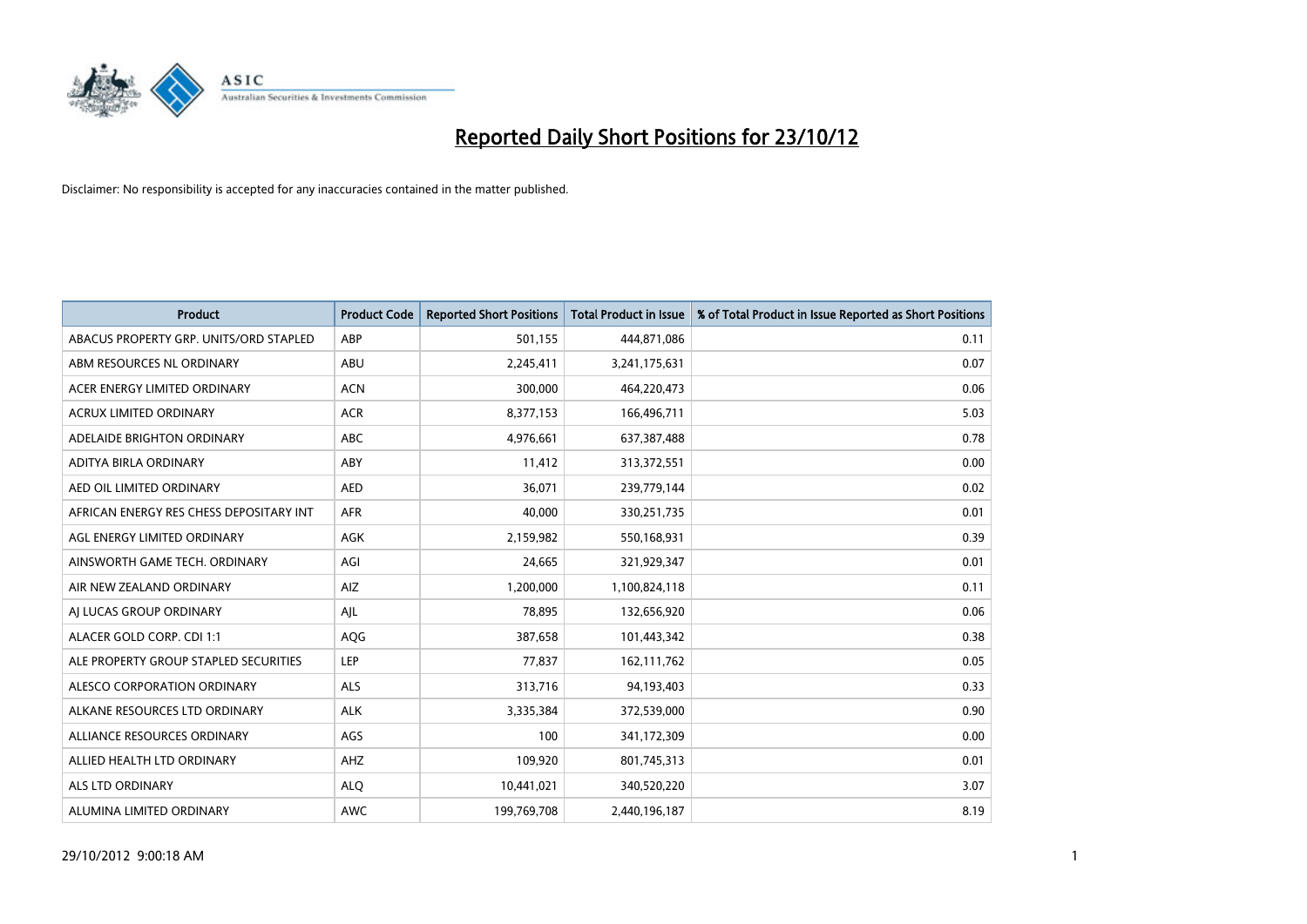

| <b>Product</b>                          | <b>Product Code</b> | <b>Reported Short Positions</b> | <b>Total Product in Issue</b> | % of Total Product in Issue Reported as Short Positions |
|-----------------------------------------|---------------------|---------------------------------|-------------------------------|---------------------------------------------------------|
| AMCOM TELECOMM, ORDINARY                | <b>AMM</b>          | 227,767                         | 244,541,792                   | 0.09                                                    |
| AMCOR LIMITED ORDINARY                  | <b>AMC</b>          | 3,482,078                       | 1,206,684,923                 | 0.29                                                    |
| AMP LIMITED ORDINARY                    | AMP                 | 8,156,108                       | 2,930,423,546                 | 0.28                                                    |
| AMPELLA MINING ORDINARY                 | <b>AMX</b>          | 5,585,946                       | 247,500,493                   | 2.26                                                    |
| ANGLOGOLD ASHANTI CDI 5:1               | AGG                 | 500                             | 89,207,765                    | 0.00                                                    |
| ANSELL LIMITED ORDINARY                 | <b>ANN</b>          | 3,692,182                       | 130,768,652                   | 2.82                                                    |
| ANTARES ENERGY LTD ORDINARY             | <b>AZZ</b>          | 548,887                         | 257,000,000                   | 0.21                                                    |
| ANZ BANKING GRP LTD ORDINARY            | ANZ                 | 7,197,285                       | 2,717,478,378                 | 0.26                                                    |
| APA GROUP STAPLED SECURITIES            | <b>APA</b>          | 18,865,944                      | 763,512,530                   | 2.47                                                    |
| APN NEWS & MEDIA ORDINARY               | <b>APN</b>          | 12,534,388                      | 661,526,586                   | 1.89                                                    |
| AQUARIUS PLATINUM. ORDINARY             | AQP                 | 12,398,171                      | 486,851,336                   | 2.55                                                    |
| AQUILA RESOURCES ORDINARY               | <b>AQA</b>          | 7,522,457                       | 411,804,442                   | 1.83                                                    |
| ARAFURA RESOURCE LTD ORDINARY           | <b>ARU</b>          | 4,144,338                       | 396,004,144                   | 1.05                                                    |
| ARB CORPORATION ORDINARY                | <b>ARP</b>          | 42,759                          | 72,481,302                    | 0.06                                                    |
| ARDENT LEISURE GROUP STAPLED SECURITIES | AAD                 | 127,354                         | 380,315,114                   | 0.03                                                    |
| ARISTOCRAT LEISURE ORDINARY             | ALL                 | 19,014,637                      | 551,418,047                   | 3.45                                                    |
| ARRIUM LTD ORDINARY                     | ARI                 | 6,546,608                       | 1,351,527,328                 | 0.48                                                    |
| ASCIANO LIMITED ORDINARY                | <b>AIO</b>          | 4,651,224                       | 975,385,664                   | 0.48                                                    |
| ASG GROUP LIMITED ORDINARY              | <b>ASZ</b>          | 1,327,817                       | 177, 187, 512                 | 0.75                                                    |
| ASPEN GROUP ORD/UNITS STAPLED           | APZ                 | 24,307,463                      | 919,773,033                   | 2.64                                                    |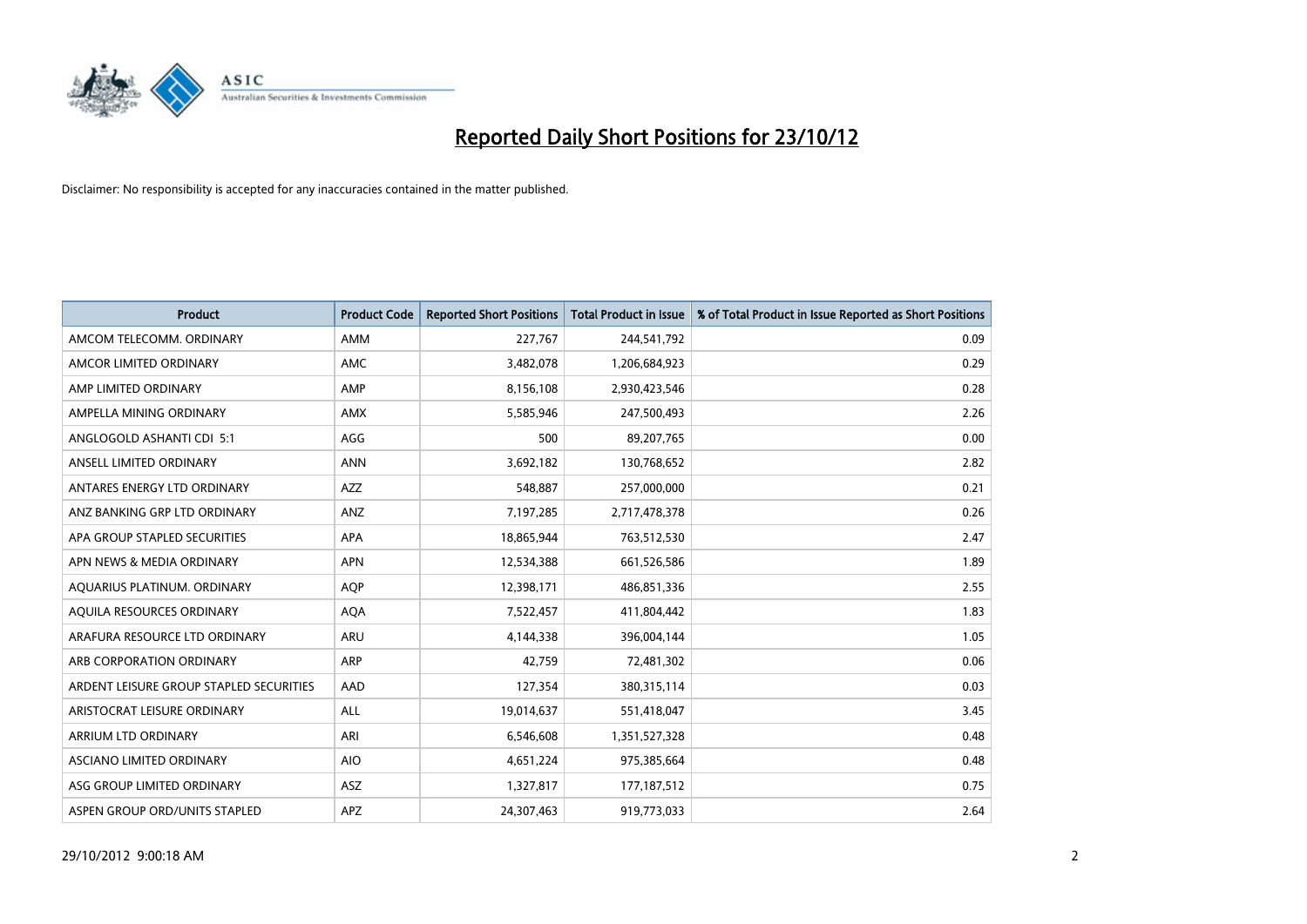

| <b>Product</b>                          | <b>Product Code</b> | <b>Reported Short Positions</b> | <b>Total Product in Issue</b> | % of Total Product in Issue Reported as Short Positions |
|-----------------------------------------|---------------------|---------------------------------|-------------------------------|---------------------------------------------------------|
| ASPIRE MINING LTD ORDINARY              | <b>AKM</b>          | 269,265                         | 620,594,556                   | 0.04                                                    |
| ASTRO JAP PROP GROUP STAPLED SECURITIES | AJA                 | 2,554                           | 58,445,002                    | 0.00                                                    |
| ASX LIMITED ORDINARY                    | <b>ASX</b>          | 3,863,438                       | 175,136,729                   | 2.21                                                    |
| ATLAS IRON LIMITED ORDINARY             | AGO                 | 9,641,991                       | 904,805,993                   | 1.07                                                    |
| <b>AURORA OIL &amp; GAS ORDINARY</b>    | <b>AUT</b>          | 6,309,508                       | 447,885,778                   | 1.41                                                    |
| AUSDRILL LIMITED ORDINARY               | <b>ASL</b>          | 5,640,200                       | 304,763,954                   | 1.85                                                    |
| AUSENCO LIMITED ORDINARY                | <b>AAX</b>          | 792.087                         | 123,872,665                   | 0.64                                                    |
| AUSGOLD LIMITED ORDINARY                | <b>AUC</b>          | 50,000                          | 153,902,750                   | 0.03                                                    |
| <b>AUSTAL LIMITED ORDINARY</b>          | ASB                 | 138,489                         | 190,674,573                   | 0.07                                                    |
| AUSTIN ENGINEERING ORDINARY             | ANG                 | 251,816                         | 72,314,403                    | 0.35                                                    |
| AUSTRALAND PROPERTY STAPLED SECURITY    | <b>ALZ</b>          | 366,290                         | 576,846,597                   | 0.06                                                    |
| AUSTRALIAN AGRICULT, ORDINARY           | AAC                 | 578,198                         | 312,905,085                   | 0.18                                                    |
| AUSTRALIAN INFRASTR. UNITS/ORDINARY     | <b>AIX</b>          | 3,398,142                       | 620,733,944                   | 0.55                                                    |
| AUSTRALIAN PHARM. ORDINARY              | API                 | 211,944                         | 488,115,883                   | 0.04                                                    |
| AVIENNINGS LIMITED ORDINARY             | AVI                 | 175,000                         | 274,588,694                   | 0.06                                                    |
| AWE LIMITED ORDINARY                    | <b>AWE</b>          | 2,537,195                       | 521,871,941                   | 0.49                                                    |
| AZIMUTH RES LTD ORDINARY                | <b>AZH</b>          | 1,008,068                       | 419,864,886                   | 0.24                                                    |
| BANDANNA ENERGY ORDINARY                | <b>BND</b>          | 8,835,335                       | 528,481,199                   | 1.67                                                    |
| BANK OF QUEENSLAND. ORDINARY            | <b>BOQ</b>          | 9,265,278                       | 308,797,224                   | 3.00                                                    |
| <b>BASE RES LIMITED ORDINARY</b>        | <b>BSE</b>          | 2,034,548                       | 551,371,892                   | 0.37                                                    |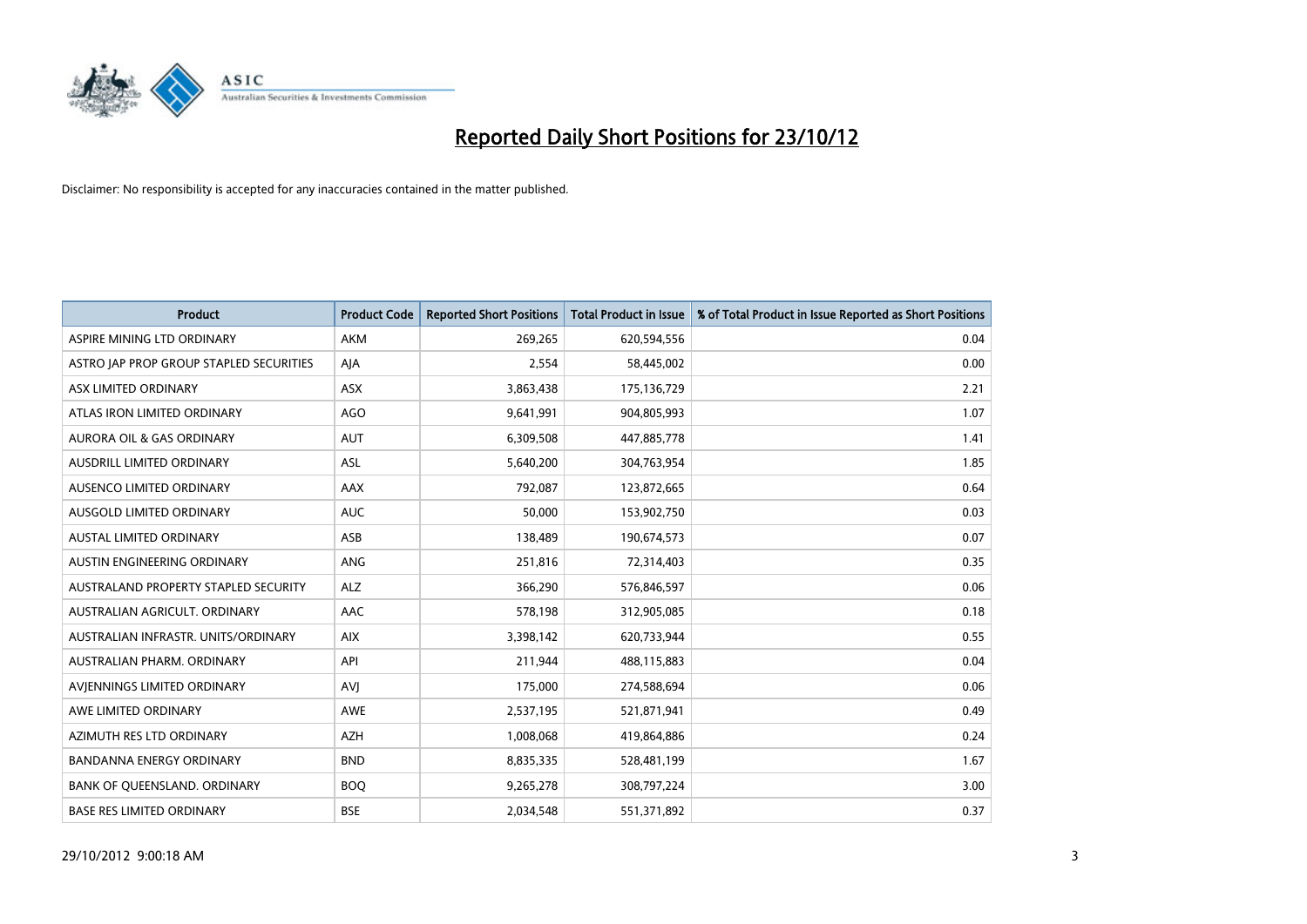

| <b>Product</b>                       | <b>Product Code</b> | <b>Reported Short Positions</b> | <b>Total Product in Issue</b> | % of Total Product in Issue Reported as Short Positions |
|--------------------------------------|---------------------|---------------------------------|-------------------------------|---------------------------------------------------------|
| <b>BATHURST RESOURCES ORDINARY</b>   | <b>BTU</b>          | 39,294,478                      | 696,747,997                   | 5.64                                                    |
| BC IRON LIMITED ORDINARY             | <b>BCI</b>          | 160,040                         | 103,861,000                   | 0.15                                                    |
| <b>BEACH ENERGY LIMITED ORDINARY</b> | <b>BPT</b>          | 19,883,845                      | 1,263,677,572                 | 1.57                                                    |
| BEADELL RESOURCE LTD ORDINARY        | <b>BDR</b>          | 14,614,079                      | 740,204,752                   | 1.97                                                    |
| BENDIGO AND ADELAIDE ORDINARY        | <b>BEN</b>          | 9,861,022                       | 402,272,536                   | 2.45                                                    |
| BERKELEY RESOURCES ORDINARY          | <b>BKY</b>          | 179,585                         | 179,393,273                   | 0.10                                                    |
| <b>BHP BILLITON LIMITED ORDINARY</b> | <b>BHP</b>          | 8,618,882                       | 3,211,691,105                 | 0.27                                                    |
| <b>BILLABONG ORDINARY</b>            | <b>BBG</b>          | 9,436,015                       | 478,944,292                   | 1.97                                                    |
| <b>BIOTA HOLDINGS ORDINARY</b>       | <b>BTA</b>          | 2,833,950                       | 182,763,651                   | 1.55                                                    |
| <b>BLACKMORES LIMITED ORDINARY</b>   | <b>BKL</b>          | 1,001                           | 16,909,167                    | 0.01                                                    |
| <b>BLACKTHORN RESOURCES ORDINARY</b> | <b>BTR</b>          | 150,206                         | 164,285,950                   | 0.09                                                    |
| <b>BLUESCOPE STEEL LTD ORDINARY</b>  | <b>BSL</b>          | 15,139,350                      | 3,349,185,247                 | 0.45                                                    |
| <b>BOART LONGYEAR ORDINARY</b>       | <b>BLY</b>          | 2,940,930                       | 461,163,412                   | 0.64                                                    |
| <b>BORAL LIMITED, ORDINARY</b>       | <b>BLD</b>          | 47,107,786                      | 766,235,816                   | 6.15                                                    |
| <b>BRADKEN LIMITED ORDINARY</b>      | <b>BKN</b>          | 5,844,374                       | 169,240,662                   | 3.45                                                    |
| <b>BRAMBLES LIMITED ORDINARY</b>     | <b>BXB</b>          | 4,620,495                       | 1,555,255,034                 | 0.30                                                    |
| BREVILLE GROUP LTD ORDINARY          | <b>BRG</b>          | 463,044                         | 130,095,322                   | 0.36                                                    |
| <b>BRICKWORKS LIMITED ORDINARY</b>   | <b>BKW</b>          | 78,151                          | 147,818,132                   | 0.05                                                    |
| BT INVESTMENT MNGMNT ORDINARY        | <b>BTT</b>          | 382,963                         | 267,906,977                   | 0.14                                                    |
| BUCCANEER ENERGY LTD ORDINARY        | <b>BCC</b>          | 500,000                         | 1,321,445,371                 | 0.04                                                    |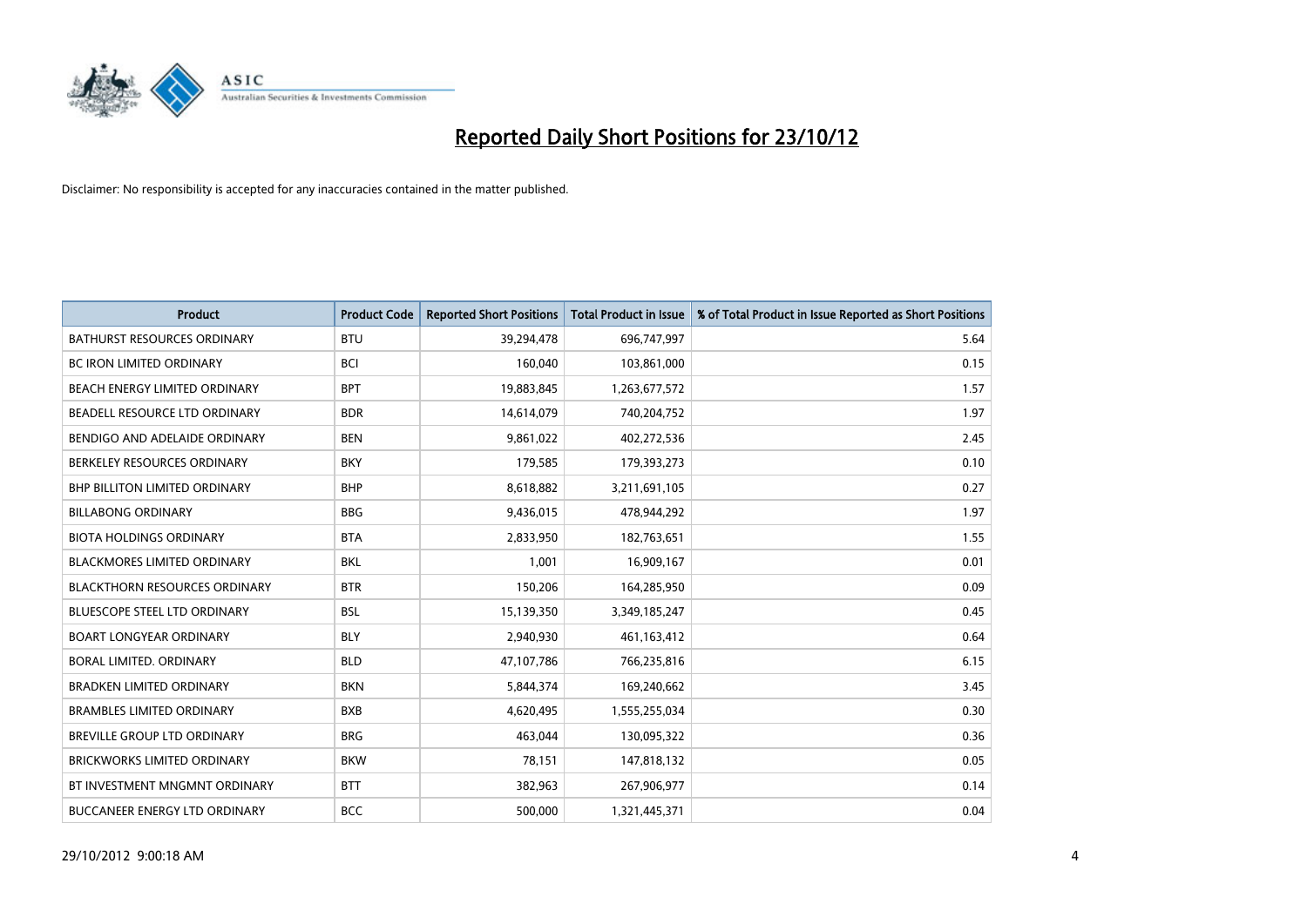

| <b>Product</b>                           | <b>Product Code</b> | <b>Reported Short Positions</b> | <b>Total Product in Issue</b> | % of Total Product in Issue Reported as Short Positions |
|------------------------------------------|---------------------|---------------------------------|-------------------------------|---------------------------------------------------------|
| <b>BURU ENERGY ORDINARY</b>              | <b>BRU</b>          | 13,673,851                      | 266,237,599                   | 5.14                                                    |
| <b>BWP TRUST ORDINARY UNITS</b>          | <b>BWP</b>          | 4,166,715                       | 533,645,790                   | 0.78                                                    |
| CABCHARGE AUSTRALIA ORDINARY             | CAB                 | 4,920,461                       | 120,430,683                   | 4.09                                                    |
| CALIBRE GROUP LTD ORDINARY               | <b>CGH</b>          | 252,799                         | 293,192,506                   | 0.09                                                    |
| CALTEX AUSTRALIA ORDINARY                | <b>CTX</b>          | 3,221,880                       | 270,000,000                   | 1.19                                                    |
| CAPE LAMBERT RES LTD ORDINARY            | <b>CFE</b>          | 462,657                         | 689,108,792                   | 0.07                                                    |
| CARABELLA RES LTD ORDINARY               | <b>CLR</b>          | 43.250                          | 133,642,797                   | 0.03                                                    |
| <b>CARBON ENERGY ORDINARY</b>            | <b>CNX</b>          | 48,071                          | 776,306,566                   | 0.01                                                    |
| CARDNO LIMITED ORDINARY                  | CDD                 | 3,916,427                       | 138,929,385                   | 2.82                                                    |
| CARNARVON PETROLEUM ORDINARY             | <b>CVN</b>          | 2,554,461                       | 797,569,646                   | 0.32                                                    |
| CARSALES.COM LTD ORDINARY                | <b>CRZ</b>          | 11,513,904                      | 235,162,628                   | 4.90                                                    |
| CEDAR WOODS PROP. ORDINARY               | <b>CWP</b>          | 348                             | 72,189,514                    | 0.00                                                    |
| CENTRAL PETROLEUM ORDINARY               | <b>CTP</b>          | 1,184,464                       | 1,384,976,265                 | 0.09                                                    |
| CENTRO RETAIL AUST ORD/UNIT STAPLED SEC  | <b>CRF</b>          | 2,459,776                       | 1,427,391,696                 | 0.17                                                    |
| <b>CERAMIC FUEL CELLS ORDINARY</b>       | <b>CFU</b>          | 275                             | 1,558,731,320                 | 0.00                                                    |
| CFS RETAIL TRUST GRP STAPLED SECURITIES  | <b>CFX</b>          | 43,316,545                      | 2,828,495,659                 | 1.53                                                    |
| <b>CGA MINING LIMITED ORDINARY</b>       | <b>CGX</b>          | 39,870                          | 337,865,726                   | 0.01                                                    |
| CHALLENGER DIV.PRO. STAPLED UNITS        | <b>CDI</b>          | 5,579                           | 214,101,013                   | 0.00                                                    |
| <b>CHALLENGER INFRAST, STAPLED UNITS</b> | <b>CIF</b>          | 862,092                         | 316,223,785                   | 0.27                                                    |
| <b>CHALLENGER LIMITED ORDINARY</b>       | <b>CGF</b>          | 7,579,866                       | 544,652,710                   | 1.39                                                    |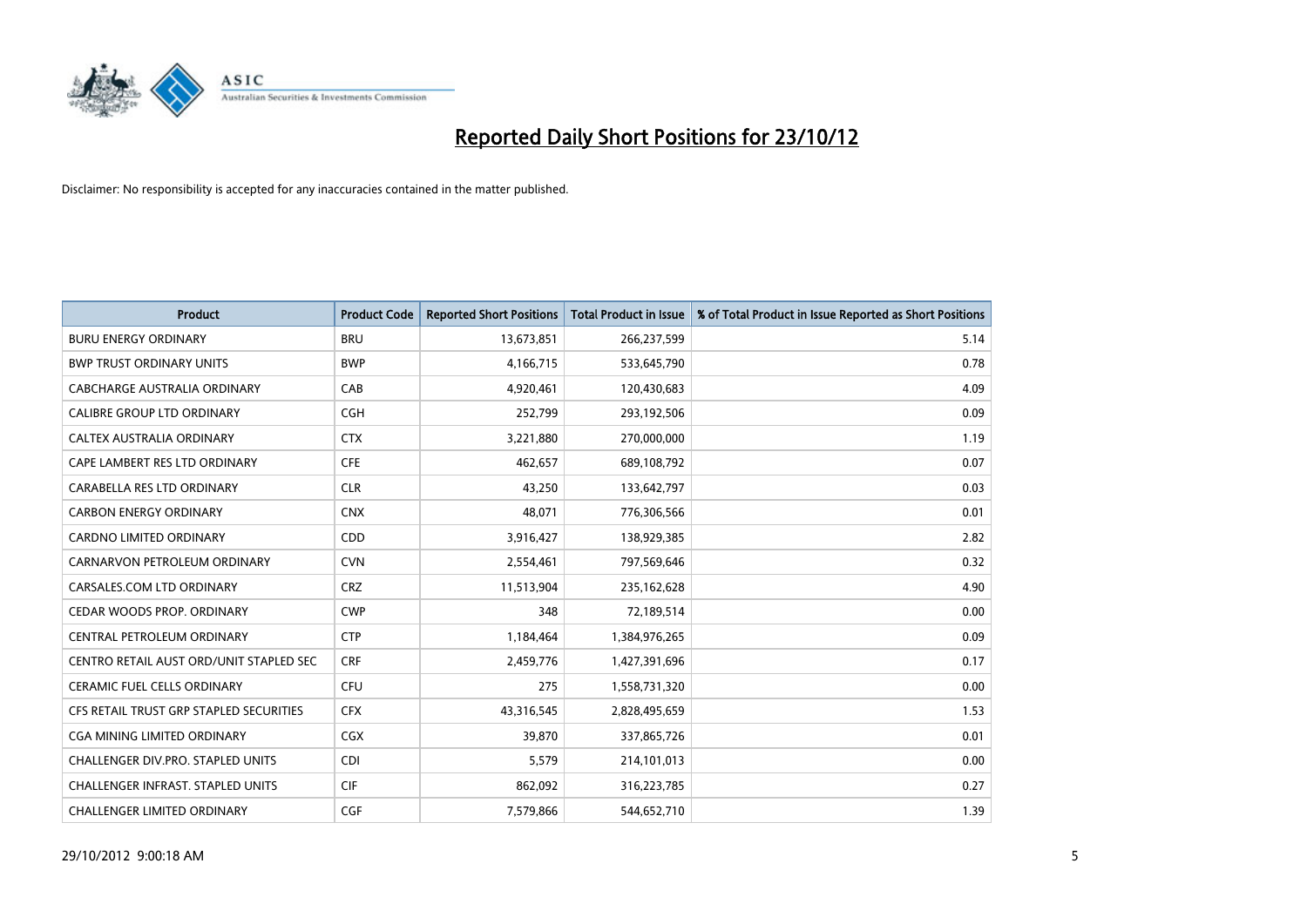

| <b>Product</b>                          | <b>Product Code</b> | <b>Reported Short Positions</b> | <b>Total Product in Issue</b> | % of Total Product in Issue Reported as Short Positions |
|-----------------------------------------|---------------------|---------------------------------|-------------------------------|---------------------------------------------------------|
| CHARTER HALL GROUP STAPLED US PROHIBIT. | <b>CHC</b>          | 302,927                         | 298,684,347                   | 0.10                                                    |
| <b>CHARTER HALL RETAIL UNITS</b>        | <b>COR</b>          | 2,503,261                       | 299,628,571                   | 0.84                                                    |
| <b>CHORUS LIMITED ORDINARY</b>          | <b>CNU</b>          | 915,542                         | 385,082,123                   | 0.24                                                    |
| CITIGOLD CORP LTD ORDINARY              | <b>CTO</b>          | 1,234,834                       | 1,238,622,051                 | 0.10                                                    |
| <b>CLOUGH LIMITED ORDINARY</b>          | <b>CLO</b>          | 143,788                         | 773,989,006                   | 0.02                                                    |
| <b>CNPR GRP UNITS/ORD STAPLED</b>       | <b>CNP</b>          | 2,537                           | 972,414,514                   | 0.00                                                    |
| COAL OF AFRICA LTD ORDINARY             | <b>CZA</b>          | 90,137                          | 800,951,034                   | 0.01                                                    |
| COALSPUR MINES LTD ORDINARY             | <b>CPL</b>          | 13,602,956                      | 620,729,899                   | 2.19                                                    |
| COCA-COLA AMATIL ORDINARY               | <b>CCL</b>          | 4,869,608                       | 762,133,414                   | 0.64                                                    |
| <b>COCHLEAR LIMITED ORDINARY</b>        | <b>COH</b>          | 5,061,874                       | 56,972,605                    | 8.88                                                    |
| COCKATOO COAL ORDINARY                  | <b>COK</b>          | 13,872,546                      | 1,016,746,908                 | 1.36                                                    |
| <b>CODAN LIMITED ORDINARY</b>           | <b>CDA</b>          | 54,001                          | 176,862,573                   | 0.03                                                    |
| <b>COFFEY INTERNATIONAL ORDINARY</b>    | <b>COF</b>          | 193,476                         | 255,833,165                   | 0.08                                                    |
| <b>COLLINS FOODS LTD ORDINARY</b>       | <b>CKF</b>          | 23,670                          | 93,000,003                    | 0.03                                                    |
| COMMONWEALTH BANK, ORDINARY             | <b>CBA</b>          | 14,241,541                      | 1,609,180,841                 | 0.89                                                    |
| <b>COMMONWEALTH PROP ORDINARY UNITS</b> | <b>CPA</b>          | 20,284,956                      | 2,347,003,413                 | 0.86                                                    |
| <b>COMPASS RESOURCES ORDINARY</b>       | <b>CMR</b>          | 7,472                           | 1,403,744,100                 | 0.00                                                    |
| COMPUTERSHARE LTD ORDINARY              | CPU                 | 9,451,382                       | 555,664,059                   | 1.70                                                    |
| CONSOLIDATED MEDIA, ORDINARY            | <b>CMI</b>          | 78,464                          | 561,834,996                   | 0.01                                                    |
| CONTINENTAL COAL LTD ORDINARY           | CCC                 | 983                             | 445,894,046                   | 0.00                                                    |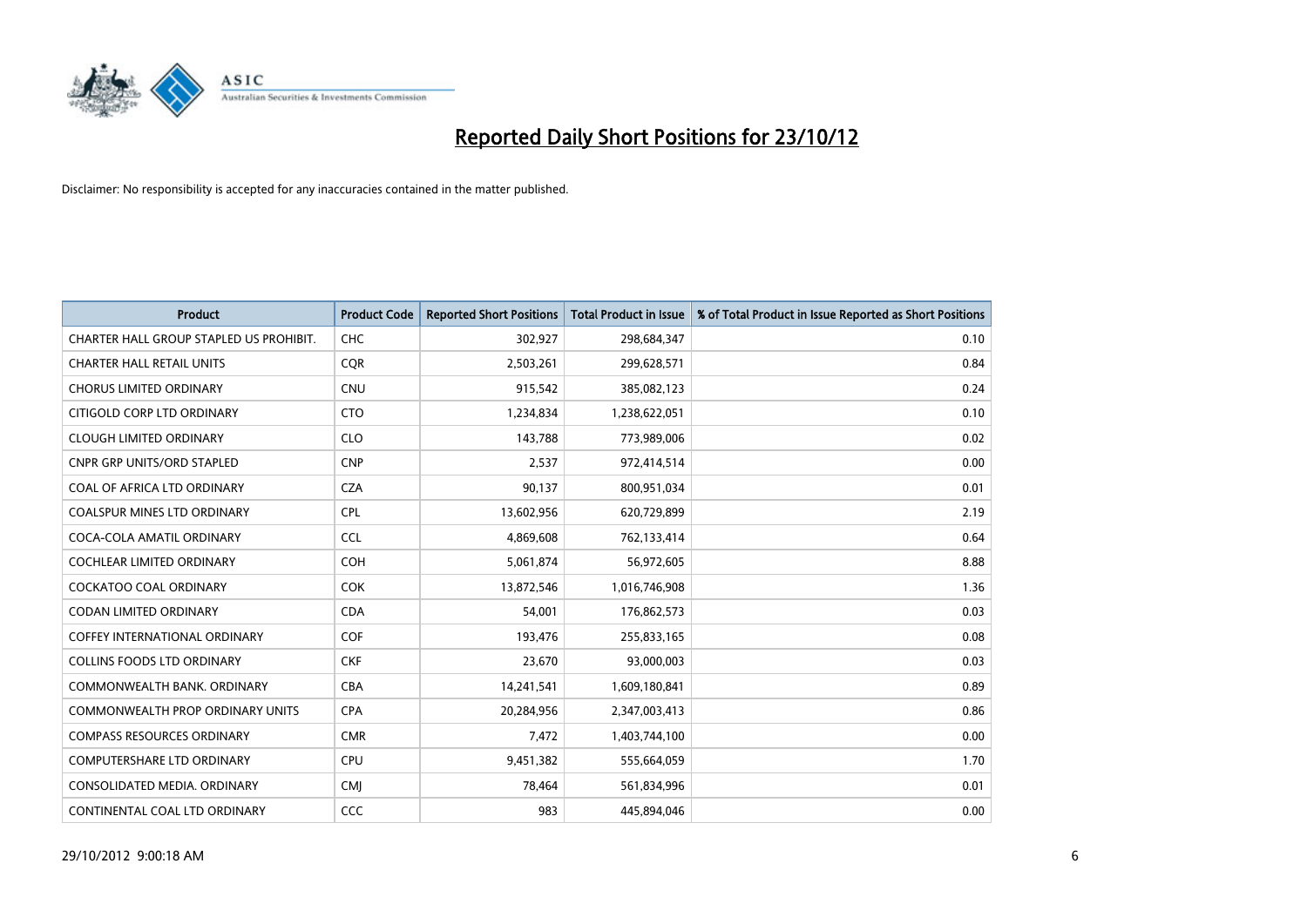

| <b>Product</b>                          | <b>Product Code</b> | <b>Reported Short Positions</b> | <b>Total Product in Issue</b> | % of Total Product in Issue Reported as Short Positions |
|-----------------------------------------|---------------------|---------------------------------|-------------------------------|---------------------------------------------------------|
| <b>COOPER ENERGY LTD ORDINARY</b>       | <b>COE</b>          | 194,071                         | 328,694,257                   | 0.06                                                    |
| CORP TRAVEL LIMITED ORDINARY            | <b>CTD</b>          | 134,863                         | 74,971,020                    | 0.18                                                    |
| <b>CREDIT CORP GROUP ORDINARY</b>       | <b>CCP</b>          | 45,877                          | 45,932,899                    | 0.10                                                    |
| <b>CROMWELL PROP STAPLED SECURITIES</b> | <b>CMW</b>          | 86,381                          | 1,222,114,479                 | 0.01                                                    |
| <b>CROWN LIMITED ORDINARY</b>           | <b>CWN</b>          | 7,234,852                       | 728,394,185                   | 0.99                                                    |
| <b>CSG LIMITED ORDINARY</b>             | CSV                 | 698,959                         | 282,567,499                   | 0.25                                                    |
| <b>CSL LIMITED ORDINARY</b>             | <b>CSL</b>          | 2,783,993                       | 502,463,783                   | 0.55                                                    |
| <b>CSR LIMITED ORDINARY</b>             | <b>CSR</b>          | 39,685,171                      | 506,000,315                   | 7.84                                                    |
| <b>CUDECO LIMITED ORDINARY</b>          | CDU                 | 4,212,212                       | 188,343,961                   | 2.24                                                    |
| DART ENERGY LTD ORDINARY                | <b>DTE</b>          | 16,450,255                      | 812,740,406                   | 2.02                                                    |
| DATA#3 LIMITED ORDINARY                 | <b>DTL</b>          | 115                             | 153,974,950                   | 0.00                                                    |
| DAVID JONES LIMITED ORDINARY            | <b>DJS</b>          | 46,875,568                      | 528,655,600                   | 8.87                                                    |
| <b>DECMIL GROUP LIMITED ORDINARY</b>    | <b>DCG</b>          | 482,938                         | 168,203,219                   | 0.29                                                    |
| DEEP YELLOW LIMITED ORDINARY            | <b>DYL</b>          | 18,127                          | 1,269,412,056                 | 0.00                                                    |
| DEXUS PROPERTY GROUP STAPLED UNITS      | <b>DXS</b>          | 9,021,723                       | 4,839,024,176                 | 0.19                                                    |
| DISCOVERY METALS LTD ORDINARY           | <b>DML</b>          | 5,507,891                       | 484,771,941                   | 1.14                                                    |
| DOMINO PIZZA ENTERPR ORDINARY           | <b>DMP</b>          | 183,946                         | 70,092,674                    | 0.26                                                    |
| DORAY MINERALS LTD ORDINARY             | <b>DRM</b>          | 119,392                         | 94,070,503                    | 0.13                                                    |
| DOWNER EDI LIMITED ORDINARY             | <b>DOW</b>          | 10,314,792                      | 429,100,296                   | 2.40                                                    |
| DRILLSEARCH ENERGY ORDINARY             | <b>DLS</b>          | 1,562,087                       | 386,468,803                   | 0.40                                                    |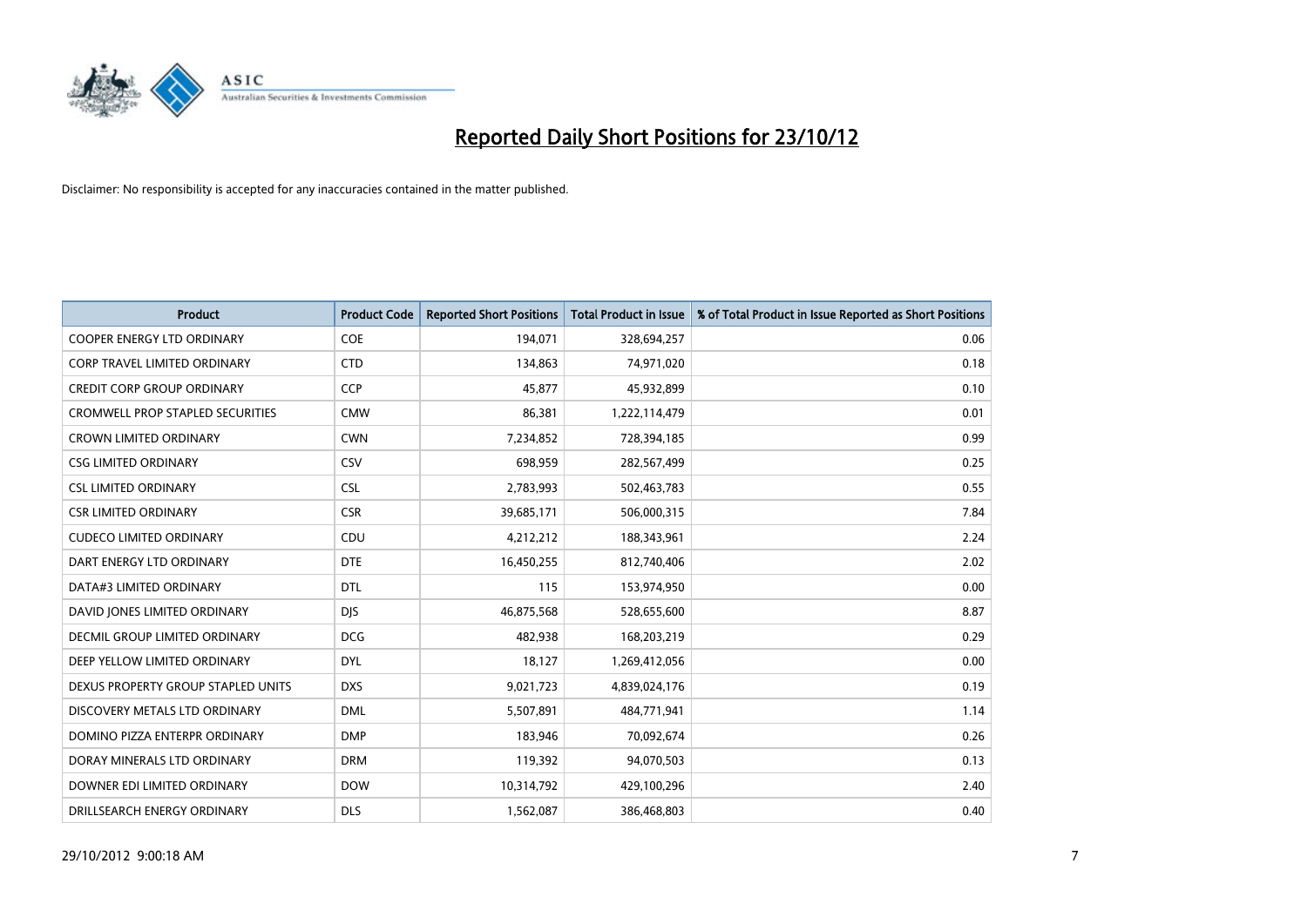

| <b>Product</b>                        | <b>Product Code</b> | <b>Reported Short Positions</b> | <b>Total Product in Issue</b> | % of Total Product in Issue Reported as Short Positions |
|---------------------------------------|---------------------|---------------------------------|-------------------------------|---------------------------------------------------------|
| DUET GROUP STAPLED US PROHIBIT.       | <b>DUE</b>          | 6,583,757                       | 1,116,638,606                 | 0.59                                                    |
| DULUXGROUP LIMITED ORDINARY           | <b>DLX</b>          | 9,446,606                       | 368,984,902                   | 2.56                                                    |
| ECHO ENTERTAINMENT ORDINARY           | EGP                 | 12,981,655                      | 825,672,730                   | 1.57                                                    |
| ELDERS LIMITED ORDINARY               | <b>ELD</b>          | 17,407,174                      | 448,598,480                   | 3.88                                                    |
| ELEMENTAL MINERALS ORDINARY           | <b>ELM</b>          | 128,002                         | 243,614,280                   | 0.05                                                    |
| ELEMENTOS LIMITED ORDINARY            | <b>ELT</b>          | 16                              | 148,290,347                   | 0.00                                                    |
| <b>EMECO HOLDINGS ORDINARY</b>        | <b>EHL</b>          | 4,123,270                       | 627,358,365                   | 0.66                                                    |
| <b>EMMERSON RESOURCES ORDINARY</b>    | ERM                 | 200,000                         | 260,910,213                   | 0.08                                                    |
| <b>ENDEAVOUR MIN CORP CDI 1:1</b>     | <b>EVR</b>          | 220,545                         | 124,063,901                   | 0.18                                                    |
| <b>ENERGY RESOURCES ORDINARY 'A'</b>  | <b>ERA</b>          | 6,831,933                       | 517,725,062                   | 1.32                                                    |
| ENERGY WORLD CORPOR. ORDINARY         | <b>EWC</b>          | 21,487,399                      | 1,734,166,672                 | 1.24                                                    |
| <b>ENERO GROUP LTD ORDINARY</b>       | EGG                 | 1,908                           | 85,604,954                    | 0.00                                                    |
| <b>ENTERPRISE METALS ORDINARY</b>     | <b>ENT</b>          | 111,657                         | 213,220,776                   | 0.05                                                    |
| <b>ENVESTRA LIMITED ORDINARY</b>      | <b>ENV</b>          | 16,113,347                      | 1,572,392,111                 | 1.02                                                    |
| EQUATORIAL RES LTD ORDINARY           | EQX                 | 88,216                          | 117,235,353                   | 0.08                                                    |
| EVOLUTION MINING LTD ORDINARY         | <b>EVN</b>          | 1,382,485                       | 707,942,989                   | 0.20                                                    |
| FAIRFAX MEDIA LTD ORDINARY            | <b>FXI</b>          | 356,684,291                     | 2,351,955,725                 | 15.17                                                   |
| <b>FAR LTD ORDINARY</b>               | <b>FAR</b>          | 21,000,000                      | 2,499,846,742                 | 0.84                                                    |
| FISHER & PAYKEL H. ORDINARY           | <b>FPH</b>          | 34,877                          | 538,095,634                   | 0.01                                                    |
| FKP PROPERTY GROUP STAPLED SECURITIES | <b>FKP</b>          | 63,425,782                      | 2,251,016,386                 | 2.82                                                    |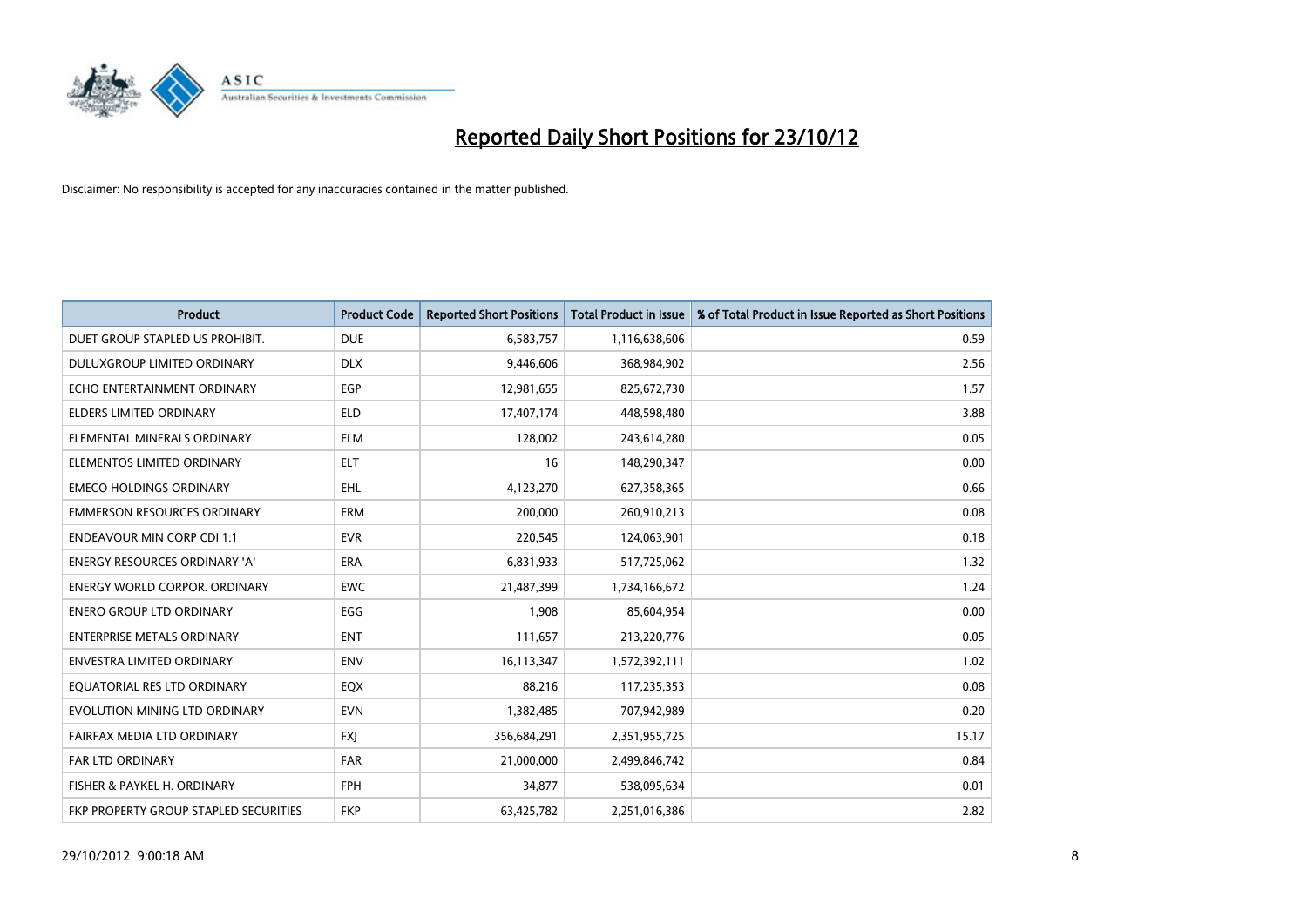

| <b>Product</b>                            | <b>Product Code</b> | <b>Reported Short Positions</b> | <b>Total Product in Issue</b> | % of Total Product in Issue Reported as Short Positions |
|-------------------------------------------|---------------------|---------------------------------|-------------------------------|---------------------------------------------------------|
| FLEETWOOD CORP ORDINARY                   | <b>FWD</b>          | 1,283,455                       | 59,781,187                    | 2.15                                                    |
| FLETCHER BUILDING ORDINARY                | <b>FBU</b>          | 9,628,070                       | 684,793,538                   | 1.41                                                    |
| <b>FLEXIGROUP LIMITED ORDINARY</b>        | <b>FXL</b>          | 167,006                         | 286,986,003                   | 0.06                                                    |
| FLIGHT CENTRE ORDINARY                    | <b>FLT</b>          | 12,822,401                      | 100,149,257                   | 12.80                                                   |
| FLINDERS MINES LTD ORDINARY               | <b>FMS</b>          | 972,411                         | 1,821,300,404                 | 0.05                                                    |
| <b>FOCUS MINERALS LTD ORDINARY</b>        | <b>FML</b>          | 158,163                         | 4,320,773,701                 | 0.00                                                    |
| <b>FORGE GROUP LIMITED ORDINARY</b>       | FGE                 | 513,144                         | 86,169,014                    | 0.60                                                    |
| FORTESCUE METALS GRP ORDINARY             | <b>FMG</b>          | 213,339,625                     | 3,113,798,659                 | 6.85                                                    |
| <b>G.U.D. HOLDINGS ORDINARY</b>           | GUD                 | 1,159,927                       | 71,341,319                    | 1.63                                                    |
| <b>G8 EDUCATION LIMITED ORDINARY</b>      | <b>GEM</b>          | 48.831                          | 236,093,926                   | 0.02                                                    |
| <b>GALAXY RESOURCES ORDINARY</b>          | <b>GXY</b>          | 2,776,635                       | 506,359,341                   | 0.55                                                    |
| <b>GENETIC TECHNOLOGIES ORDINARY</b>      | <b>GTG</b>          | 1,364,100                       | 474,971,819                   | 0.29                                                    |
| <b>GEODYNAMICS LIMITED ORDINARY</b>       | GDY                 | 850                             | 406,452,608                   | 0.00                                                    |
| <b>GINDALBIE METALS LTD ORDINARY</b>      | <b>GBG</b>          | 59,079,950                      | 1,247,487,454                 | 4.74                                                    |
| <b>GLOBAL MINING ORDINARY</b>             | <b>GMI</b>          | 200,000                         | 181,898,994                   | 0.11                                                    |
| <b>GOODMAN FIELDER, ORDINARY</b>          | GFF                 | 24,800,718                      | 1,955,559,207                 | 1.27                                                    |
| <b>GOODMAN GROUP STAPLED US PROHIBIT.</b> | <b>GMG</b>          | 10,735,253                      | 1,607,517,309                 | 0.67                                                    |
| <b>GPT GROUP STAPLED SEC.</b>             | <b>GPT</b>          | 6,355,894                       | 1,766,785,075                 | 0.36                                                    |
| <b>GRAINCORP LIMITED A CLASS ORDINARY</b> | <b>GNC</b>          | 1,906,074                       | 228,241,481                   | 0.84                                                    |
| <b>GRANGE RESOURCES, ORDINARY</b>         | <b>GRR</b>          | 1,437,807                       | 1,155,487,102                 | 0.12                                                    |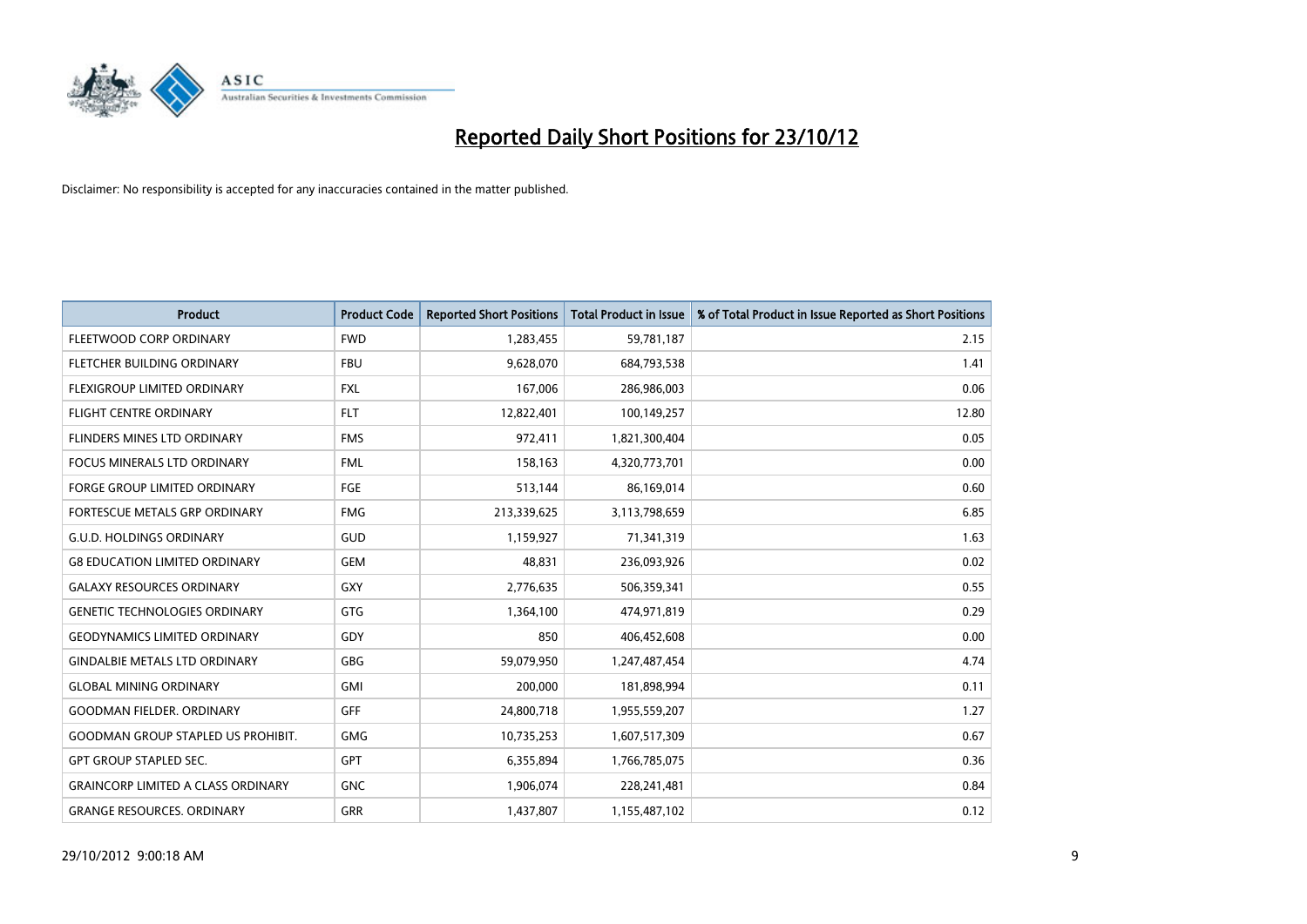

| <b>Product</b>                        | <b>Product Code</b> | <b>Reported Short Positions</b> | <b>Total Product in Issue</b> | % of Total Product in Issue Reported as Short Positions |
|---------------------------------------|---------------------|---------------------------------|-------------------------------|---------------------------------------------------------|
| <b>GREENLAND MIN EN LTD ORDINARY</b>  | GGG                 | 3,629,397                       | 539,479,385                   | 0.67                                                    |
| <b>GRYPHON MINERALS LTD ORDINARY</b>  | GRY                 | 19,404,630                      | 348,264,983                   | 5.57                                                    |
| <b>GUILDFORD COAL LTD ORDINARY</b>    | <b>GUF</b>          | 2,342,097                       | 521,046,899                   | 0.45                                                    |
| <b>GUJARAT NRE COAL LTD ORDINARY</b>  | <b>GNM</b>          | 8,100                           | 1,123,137,858                 | 0.00                                                    |
| <b>GUNNS LIMITED ORDINARY</b>         | <b>GNS</b>          | 51,528,090                      | 848,401,559                   | 6.07                                                    |
| <b>GWA GROUP LTD ORDINARY</b>         | <b>GWA</b>          | 11,199,290                      | 304,706,899                   | 3.68                                                    |
| HARVEY NORMAN ORDINARY                | <b>HVN</b>          | 98,085,840                      | 1,062,316,784                 | 9.23                                                    |
| HASTIE GROUP LIMITED ORDINARY         | <b>HST</b>          | 233,914                         | 137,353,504                   | 0.17                                                    |
| HASTINGS DIVERSIFIED STAPLED SECURITY | <b>HDF</b>          | 1,233,538                       | 560,324,158                   | 0.22                                                    |
| <b>HENDERSON GROUP CDI 1:1</b>        | <b>HGG</b>          | 5,488,507                       | 706,654,885                   | 0.78                                                    |
| HFA HOLDINGS LIMITED ORDINARY         | <b>HFA</b>          | 3,809                           | 117,332,831                   | 0.00                                                    |
| HILLGROVE RES LTD ORDINARY            | <b>HGO</b>          | 2,971,219                       | 1,022,760,221                 | 0.29                                                    |
| HILLS HOLDINGS LTD ORDINARY           | <b>HIL</b>          | 2,355,094                       | 246,500,444                   | 0.96                                                    |
| HORIZON OIL LIMITED ORDINARY          | <b>HZN</b>          | 31,752,376                      | 1,130,811,515                 | 2.81                                                    |
| <b>ICON ENERGY LIMITED ORDINARY</b>   | <b>ICN</b>          | 72                              | 469,301,394                   | 0.00                                                    |
| <b>IINET LIMITED ORDINARY</b>         | <b>IIN</b>          | 9,672                           | 161,238,847                   | 0.01                                                    |
| ILUKA RESOURCES ORDINARY              | ILU                 | 52,991,023                      | 418,700,517                   | 12.66                                                   |
| <b>IMDEX LIMITED ORDINARY</b>         | <b>IMD</b>          | 1,744,979                       | 208,235,426                   | 0.84                                                    |
| <b>INCITEC PIVOT ORDINARY</b>         | <b>IPL</b>          | 9,000,927                       | 1,628,730,107                 | 0.55                                                    |
| INDEPENDENCE GROUP ORDINARY           | <b>IGO</b>          | 9,052,172                       | 232,882,535                   | 3.89                                                    |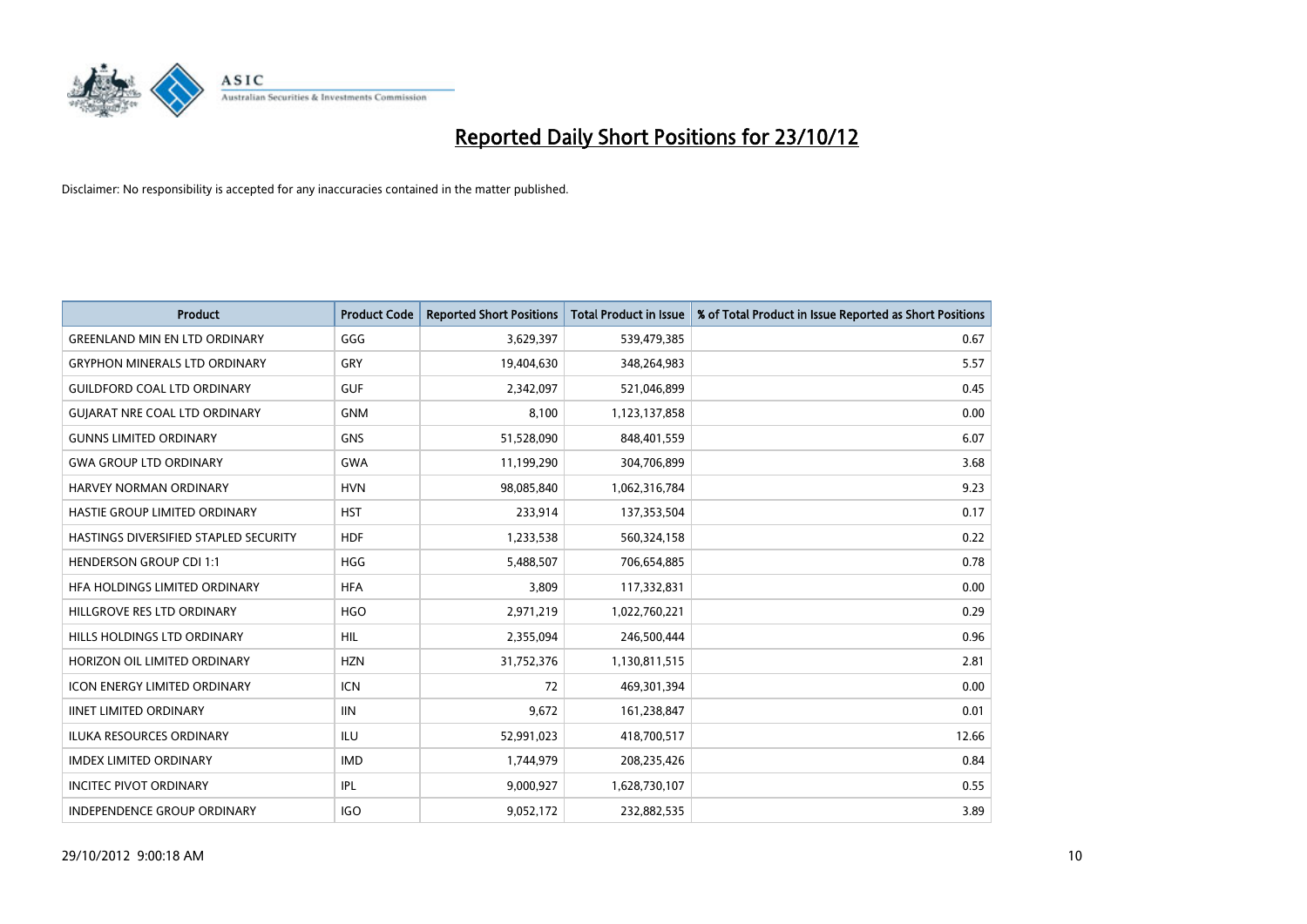

| <b>Product</b>                                  | <b>Product Code</b> | <b>Reported Short Positions</b> | <b>Total Product in Issue</b> | % of Total Product in Issue Reported as Short Positions |
|-------------------------------------------------|---------------------|---------------------------------|-------------------------------|---------------------------------------------------------|
| <b>INDOPHIL RESOURCES ORDINARY</b>              | <b>IRN</b>          | 475,040                         | 1,203,146,194                 | 0.04                                                    |
| <b>INDUSTREA LIMITED ORDINARY</b>               | <b>IDL</b>          | 9,245,689                       | 370,268,218                   | 2.50                                                    |
| <b>INFIGEN ENERGY STAPLED SECURITIES</b>        | <b>IFN</b>          | 4,033,748                       | 762,265,972                   | 0.53                                                    |
| INSURANCE AUSTRALIA ORDINARY                    | IAG                 | 6,539,580                       | 2,079,034,021                 | 0.31                                                    |
| <b>INTEGRA MINING LTD, ORDINARY</b>             | <b>IGR</b>          | 1,970,927                       | 934,440,899                   | 0.21                                                    |
| <b>INTREPID MINES ORDINARY</b>                  | <b>IAU</b>          | 6,381,794                       | 553,802,270                   | 1.15                                                    |
| <b>INVESTA OFFICE FUND STAPLED SECURITIES</b>   | <b>IOF</b>          | 1,711,017                       | 614,047,458                   | 0.28                                                    |
| <b>INVOCARE LIMITED ORDINARY</b>                | <b>IVC</b>          | 3,238,583                       | 110,030,298                   | 2.94                                                    |
| <b>ION LIMITED ORDINARY</b>                     | <b>ION</b>          | 164,453                         | 256,365,105                   | 0.06                                                    |
| <b>IOOF HOLDINGS LTD ORDINARY</b>               | <b>IFL</b>          | 1,370,087                       | 229,794,395                   | 0.60                                                    |
| <b>IRESS LIMITED ORDINARY</b>                   | <b>IRE</b>          | 2,063,569                       | 128,620,231                   | 1.60                                                    |
| <b>IRON ORE HOLDINGS ORDINARY</b>               | <b>IOH</b>          | 39,352                          | 161,174,005                   | 0.02                                                    |
| <b>IVANHOE AUSTRALIA ORDINARY</b>               | <b>IVA</b>          | 1,794,062                       | 555,583,643                   | 0.32                                                    |
| <b>JAMES HARDIE INDUST CHESS DEPOSITARY INT</b> | <b>IHX</b>          | 9,089,713                       | 439,580,130                   | 2.07                                                    |
| <b>JB HI-FI LIMITED ORDINARY</b>                | <b>IBH</b>          | 21,109,890                      | 98,850,643                    | 21.36                                                   |
| KAGARA LTD ORDINARY                             | KZL                 | 3,001,465                       | 798,953,117                   | 0.38                                                    |
| KANGAROO RES LTD ORDINARY                       | <b>KRL</b>          | 191,687                         | 3,434,430,012                 | 0.01                                                    |
| KAROON GAS AUSTRALIA ORDINARY                   | <b>KAR</b>          | 507,223                         | 221,420,769                   | 0.23                                                    |
| KATHMANDU HOLD LTD ORDINARY                     | <b>KMD</b>          | 726,742                         | 200,165,940                   | 0.36                                                    |
| <b>KBL MINING LIMITED ORDINARY</b>              | <b>KBL</b>          | 1,820                           | 292,335,629                   | 0.00                                                    |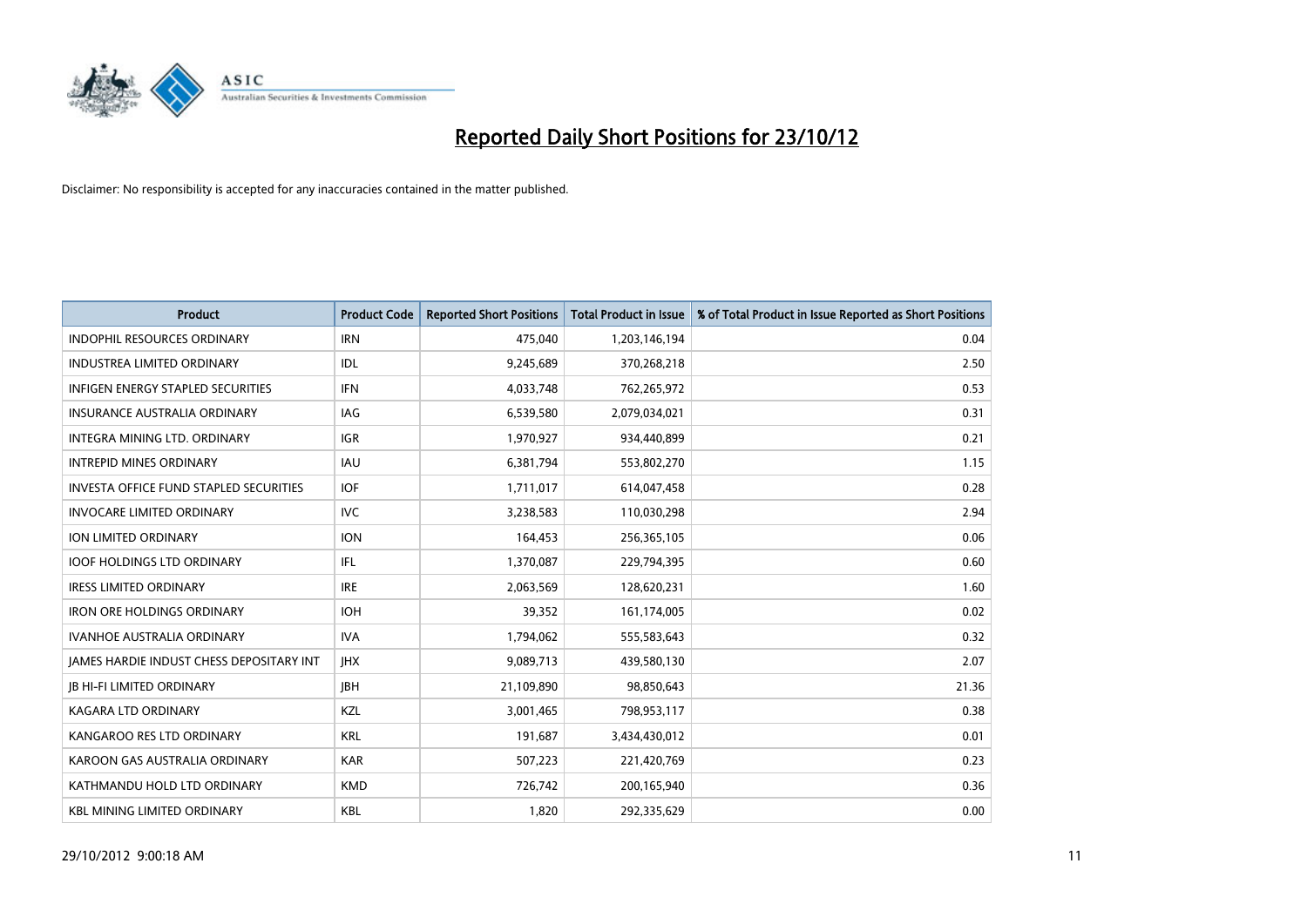

| <b>Product</b>                        | <b>Product Code</b> | <b>Reported Short Positions</b> | <b>Total Product in Issue</b> | % of Total Product in Issue Reported as Short Positions |
|---------------------------------------|---------------------|---------------------------------|-------------------------------|---------------------------------------------------------|
| <b>KENTOR GOLD LIMITED ORDINARY</b>   | KGL                 | 275                             | 140,040,563                   | 0.00                                                    |
| KINGSGATE CONSOLID. ORDINARY          | <b>KCN</b>          | 7,564,681                       | 151,744,838                   | 4.99                                                    |
| KINGSROSE MINING LTD ORDINARY         | <b>KRM</b>          | 9,231                           | 289,893,617                   | 0.00                                                    |
| LEIGHTON HOLDINGS ORDINARY            | LEI                 | 13,531,628                      | 337,088,765                   | 4.01                                                    |
| LEND LEASE GROUP UNIT/ORD STAPLED     | <b>LLC</b>          | 6,605,232                       | 574,351,883                   | 1.15                                                    |
| LINC ENERGY LTD ORDINARY              | <b>LNC</b>          | 15,196,345                      | 504,487,631                   | 3.01                                                    |
| LIQUEFIED NATURAL ORDINARY            | <b>LNG</b>          | 272,800                         | 267,699,015                   | 0.10                                                    |
| LYNAS CORPORATION ORDINARY            | <b>LYC</b>          | 231,452,850                     | 1,716,159,363                 | 13.49                                                   |
| M2 TELECOMMUNICATION ORDINARY         | <b>MTU</b>          | 5,791,388                       | 156,946,954                   | 3.69                                                    |
| <b>MACA LIMITED ORDINARY</b>          | <b>MLD</b>          | 16,747                          | 150,000,000                   | 0.01                                                    |
| <b>MACMAHON HOLDINGS ORDINARY</b>     | <b>MAH</b>          | 3,979,204                       | 757,017,561                   | 0.53                                                    |
| MACQ ATLAS ROADS GRP ORDINARY STAPLED | <b>MQA</b>          | 3,174,696                       | 478,531,436                   | 0.66                                                    |
| MACQUARIE GROUP LTD ORDINARY          | <b>MOG</b>          | 8,578,685                       | 338,960,469                   | 2.53                                                    |
| MAGELLAN FIN GRP LTD ORDINARY         | <b>MFG</b>          | 1,144                           | 152,558,341                   | 0.00                                                    |
| MARENGO MINING ORDINARY               | <b>MGO</b>          | 39,850                          | 1,137,720,551                 | 0.00                                                    |
| <b>MATRIX C &amp; E LTD ORDINARY</b>  | <b>MCE</b>          | 4,078,520                       | 94,555,428                    | 4.31                                                    |
| <b>MAVERICK DRILLING ORDINARY</b>     | <b>MAD</b>          | 1,387,744                       | 452,726,751                   | 0.31                                                    |
| MAYNE PHARMA LTD ORDINARY             | <b>MYX</b>          | 39,000                          | 225,893,868                   | 0.02                                                    |
| MCMILLAN SHAKESPEARE ORDINARY         | <b>MMS</b>          | 81,607                          | 74,523,965                    | 0.11                                                    |
| MEDUSA MINING LTD ORDINARY            | <b>MML</b>          | 2,078,638                       | 188,903,911                   | 1.10                                                    |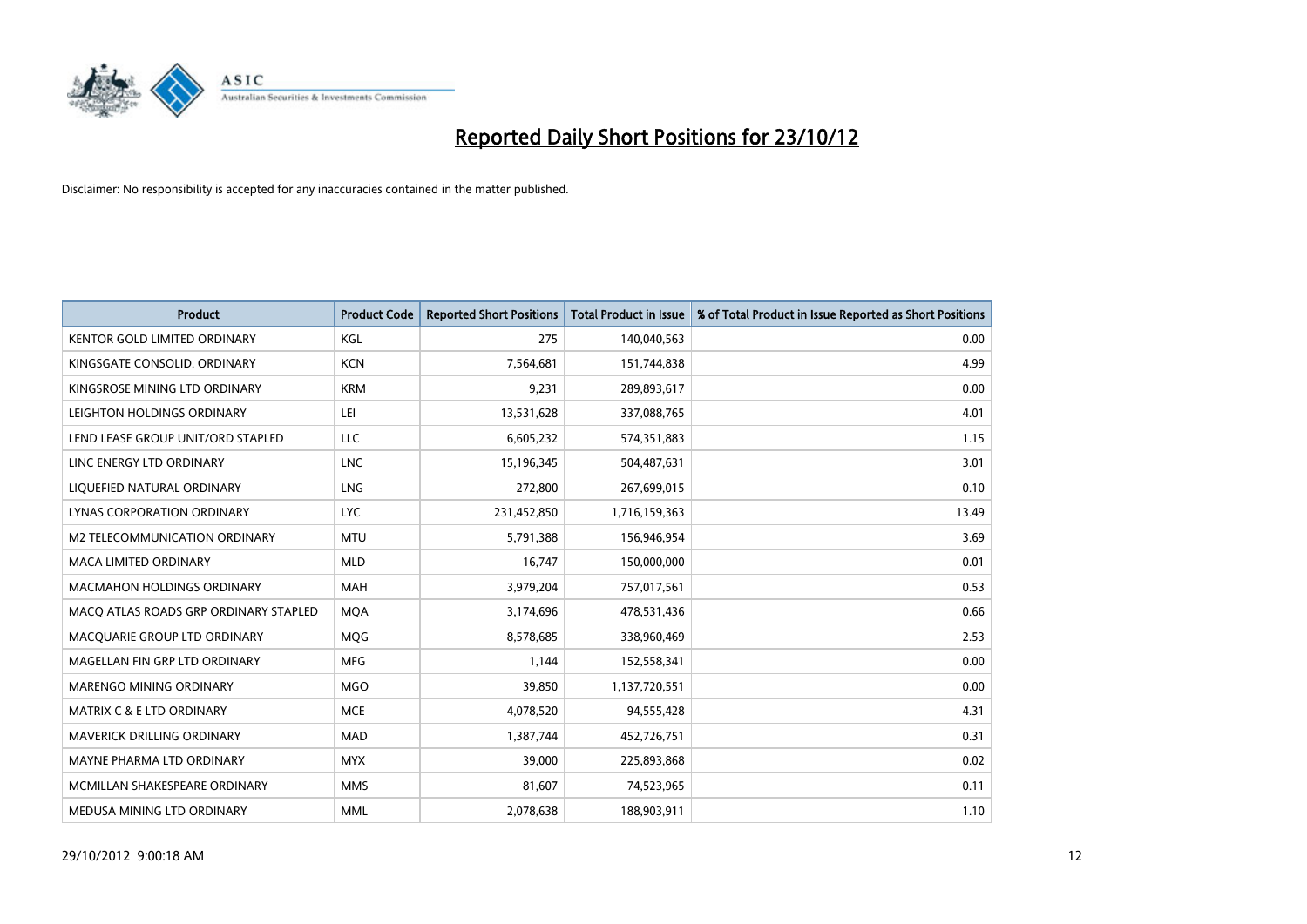

| <b>Product</b>                    | <b>Product Code</b> | <b>Reported Short Positions</b> | <b>Total Product in Issue</b> | % of Total Product in Issue Reported as Short Positions |
|-----------------------------------|---------------------|---------------------------------|-------------------------------|---------------------------------------------------------|
| MELBOURNE IT LIMITED ORDINARY     | <b>MLB</b>          | 492,222                         | 81,965,992                    | 0.60                                                    |
| MEO AUSTRALIA LTD ORDINARY        | <b>MEO</b>          | 2,626,379                       | 539,913,260                   | 0.49                                                    |
| <b>MERMAID MARINE ORDINARY</b>    | <b>MRM</b>          | 1,595,515                       | 223,694,865                   | 0.71                                                    |
| MESOBLAST LIMITED ORDINARY        | <b>MSB</b>          | 16,566,458                      | 284,478,361                   | 5.82                                                    |
| METALS X LIMITED ORDINARY         | <b>MLX</b>          | 140,246                         | 1,651,766,110                 | 0.01                                                    |
| METCASH LIMITED ORDINARY          | <b>MTS</b>          | 55,266,576                      | 880,704,786                   | 6.28                                                    |
| METGASCO LIMITED ORDINARY         | <b>MEL</b>          | 330.356                         | 391,724,302                   | 0.08                                                    |
| MICLYN EXP OFFSHR ORDINARY        | <b>MIO</b>          | 55,104                          | 278,639,188                   | 0.02                                                    |
| MILTON CORPORATION ORDINARY       | <b>MLT</b>          | 12,800                          | 121,625,655                   | 0.01                                                    |
| MINCOR RESOURCES NL ORDINARY      | <b>MCR</b>          | 2,295,274                       | 188,208,274                   | 1.22                                                    |
| MINERAL DEPOSITS ORDINARY         | <b>MDL</b>          | 336,051                         | 83,538,786                    | 0.40                                                    |
| MINERAL RESOURCES, ORDINARY       | <b>MIN</b>          | 5,395,774                       | 185,006,018                   | 2.92                                                    |
| MIRABELA NICKEL LTD ORDINARY      | <b>MBN</b>          | 11,896,734                      | 876,582,736                   | 1.36                                                    |
| MIRVAC GROUP STAPLED SECURITIES   | <b>MGR</b>          | 27,048,023                      | 3,425,587,451                 | 0.79                                                    |
| MOLOPO ENERGY LTD ORDINARY        | <b>MPO</b>          | 504,957                         | 245,849,711                   | 0.21                                                    |
| MONADELPHOUS GROUP ORDINARY       | <b>MND</b>          | 5,140,268                       | 90,663,543                    | 5.67                                                    |
| MORTGAGE CHOICE LTD ORDINARY      | <b>MOC</b>          | 2,525,733                       | 122,819,572                   | 2.06                                                    |
| <b>MOUNT GIBSON IRON ORDINARY</b> | <b>MGX</b>          | 1,865,503                       | 1,085,728,430                 | 0.17                                                    |
| MURCHISON METALS LTD ORDINARY     | <b>MMX</b>          | 2,438,948                       | 450,427,346                   | 0.54                                                    |
| <b>MYER HOLDINGS LTD ORDINARY</b> | <b>MYR</b>          | 73.068.333                      | 583,384,551                   | 12.52                                                   |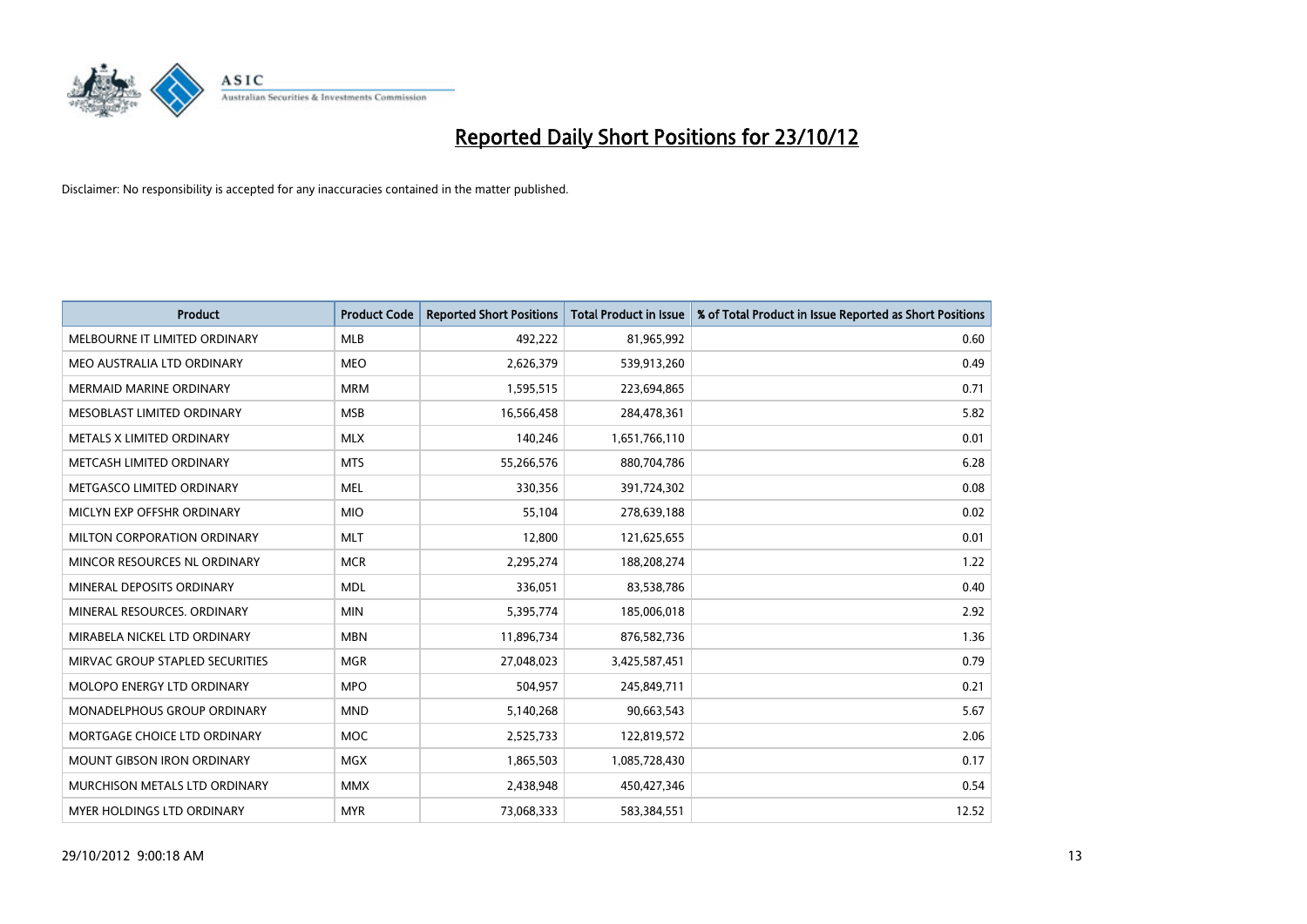

| <b>Product</b>                  | <b>Product Code</b> | <b>Reported Short Positions</b> | <b>Total Product in Issue</b> | % of Total Product in Issue Reported as Short Positions |
|---------------------------------|---------------------|---------------------------------|-------------------------------|---------------------------------------------------------|
| <b>MYSTATE LIMITED ORDINARY</b> | <b>MYS</b>          | 15,699                          | 87,012,663                    | 0.02                                                    |
| NATIONAL AUST. BANK ORDINARY    | <b>NAB</b>          | 12,129,937                      | 2,297,237,138                 | 0.53                                                    |
| NAVITAS LIMITED ORDINARY        | <b>NVT</b>          | 11,032,307                      | 375,367,918                   | 2.94                                                    |
| NEON ENERGY LIMITED ORDINARY    | <b>NEN</b>          | 6,108,944                       | 514,482,934                   | 1.19                                                    |
| NEW HOPE CORPORATION ORDINARY   | <b>NHC</b>          | 2,638,663                       | 830,526,815                   | 0.32                                                    |
| NEW STANDARD ENERGY ORDINARY    | <b>NSE</b>          | 1,078                           | 305,331,847                   | 0.00                                                    |
| NEWCREST MINING ORDINARY        | <b>NCM</b>          | 2,310,677                       | 765,000,000                   | 0.30                                                    |
| NEWS CORP A NON-VOTING CDI      | <b>NWSLV</b>        | 3,245,987                       | 1,551,636,167                 | 0.21                                                    |
| NEWS CORP B VOTING CDI          | <b>NWS</b>          | 1,346,575                       | 798,520,953                   | 0.17                                                    |
| NEWSAT LIMITED ORDINARY         | <b>NWT</b>          | 70,000                          | 233,052,157                   | 0.03                                                    |
| NEXTDC LIMITED ORDINARY         | <b>NXT</b>          | 2,683,767                       | 150,602,388                   | 1.78                                                    |
| NEXUS ENERGY LIMITED ORDINARY   | <b>NXS</b>          | 2,802,320                       | 1,329,821,159                 | 0.21                                                    |
| NIDO PETROLEUM ORDINARY         | <b>NDO</b>          | 105,313                         | 1,390,829,818                 | 0.01                                                    |
| NOBLE MINERAL RES ORDINARY      | <b>NMG</b>          | 4,332,199                       | 655,522,952                   | 0.66                                                    |
| NORFOLK GROUP ORDINARY          | <b>NFK</b>          | 50                              | 158,890,730                   | 0.00                                                    |
| NORTHERN IRON LTD ORDINARY      | <b>NFE</b>          | 3,863,781                       | 475,971,207                   | 0.81                                                    |
| NORTHERN STAR ORDINARY          | <b>NST</b>          | 888,122                         | 423,968,168                   | 0.21                                                    |
| NRW HOLDINGS LIMITED ORDINARY   | <b>NWH</b>          | 3,089,652                       | 278,888,011                   | 1.11                                                    |
| NUFARM LIMITED ORDINARY         | <b>NUF</b>          | 6,480,264                       | 262,662,626                   | 2.47                                                    |
| OAKTON LIMITED ORDINARY         | <b>OKN</b>          | 148,714                         | 91,721,874                    | 0.16                                                    |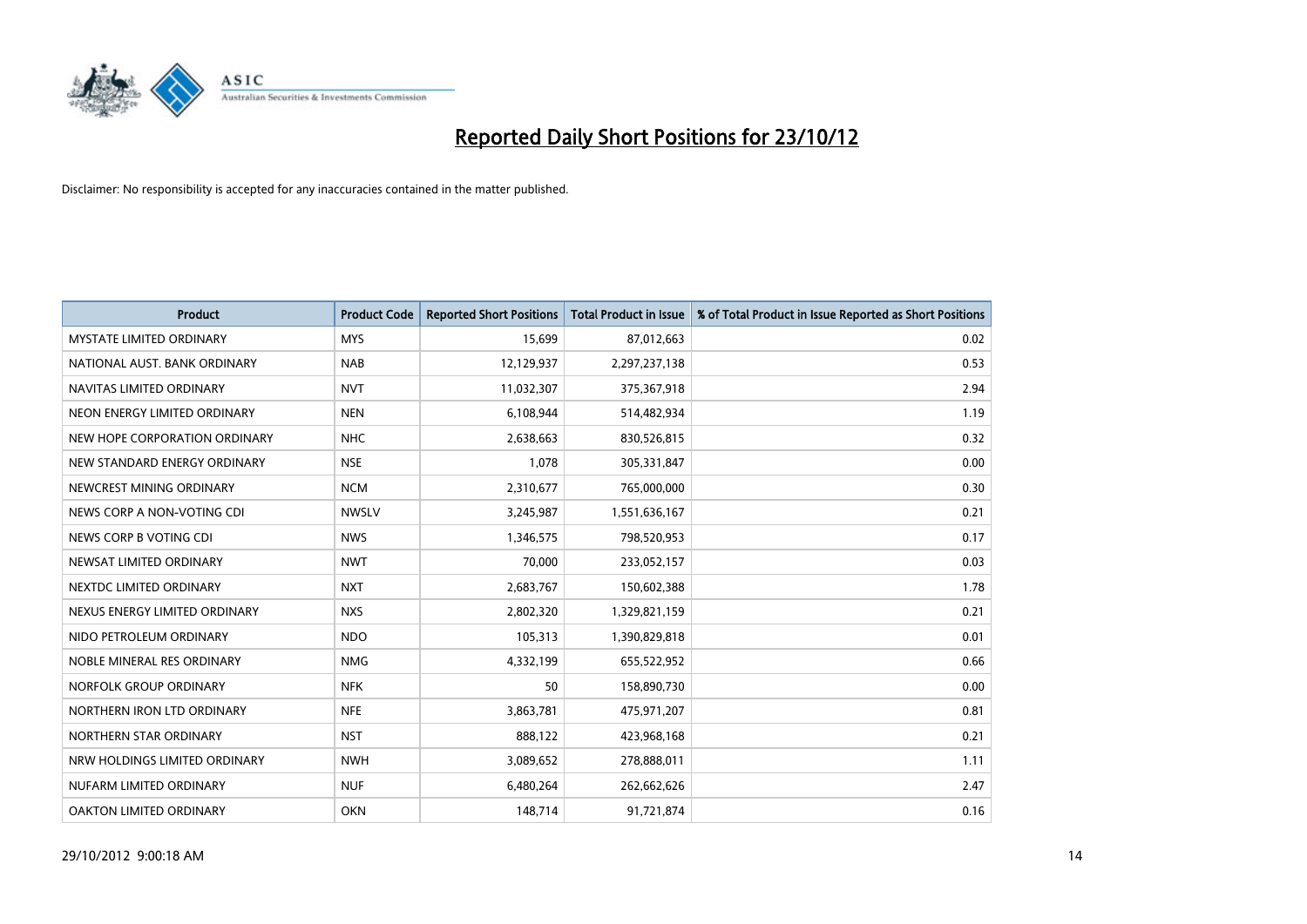

| <b>Product</b>                        | <b>Product Code</b> | <b>Reported Short Positions</b> | <b>Total Product in Issue</b> | % of Total Product in Issue Reported as Short Positions |
|---------------------------------------|---------------------|---------------------------------|-------------------------------|---------------------------------------------------------|
| OCEANAGOLD CORP. CHESS DEPOSITARY INT | <b>OGC</b>          | 1,281,725                       | 263,278,752                   | 0.49                                                    |
| OIL SEARCH LTD ORDINARY               | <b>OSH</b>          | 3,473,100                       | 1,334,756,742                 | 0.26                                                    |
| OM HOLDINGS LIMITED ORDINARY          | OMH                 | 3,988,156                       | 673,423,337                   | 0.59                                                    |
| ORICA LIMITED ORDINARY                | ORI                 | 2,618,417                       | 365,642,802                   | 0.72                                                    |
| ORIGIN ENERGY ORDINARY                | <b>ORG</b>          | 8,792,209                       | 1,093,611,528                 | 0.80                                                    |
| OROCOBRE LIMITED ORDINARY             | <b>ORE</b>          | 316,780                         | 103,195,029                   | 0.31                                                    |
| OROTONGROUP LIMITED ORDINARY          | <b>ORL</b>          | 173,892                         | 40,880,902                    | 0.43                                                    |
| OZ MINERALS ORDINARY                  | OZL                 | 6,312,176                       | 303,470,022                   | 2.08                                                    |
| PACIFIC BRANDS ORDINARY               | <b>PBG</b>          | 5,989,618                       | 912,915,695                   | 0.66                                                    |
| PALADIN ENERGY LTD ORDINARY           | <b>PDN</b>          | 72,003,879                      | 836,825,651                   | 8.60                                                    |
| PANAUST LIMITED ORDINARY              | PNA                 | 2,368,877                       | 605,443,685                   | 0.39                                                    |
| PANCONTINENTAL OIL ORDINARY           | <b>PCL</b>          | 233,335                         | 1,148,744,096                 | 0.02                                                    |
| PANORAMIC RESOURCES ORDINARY          | PAN                 | 2,683,451                       | 255,681,195                   | 1.05                                                    |
| PAPERLINX LIMITED ORDINARY            | <b>PPX</b>          | 67,945                          | 609,280,761                   | 0.01                                                    |
| PAPILLON RES LTD ORDINARY             | <b>PIR</b>          | 1,445,524                       | 248,800,149                   | 0.58                                                    |
| PEET LIMITED ORDINARY                 | <b>PPC</b>          | 3,170,551                       | 321,013,141                   | 0.99                                                    |
| PERILYA LIMITED ORDINARY              | PEM                 | 24,736                          | 769,316,426                   | 0.00                                                    |
| PERPETUAL LIMITED ORDINARY            | <b>PPT</b>          | 2,116,121                       | 41,980,678                    | 5.04                                                    |
| PERSEUS MINING LTD ORDINARY           | PRU                 | 7,339,860                       | 457,962,088                   | 1.60                                                    |
| PHARMAXIS LTD ORDINARY                | <b>PXS</b>          | 5,429,096                       | 307,888,389                   | 1.76                                                    |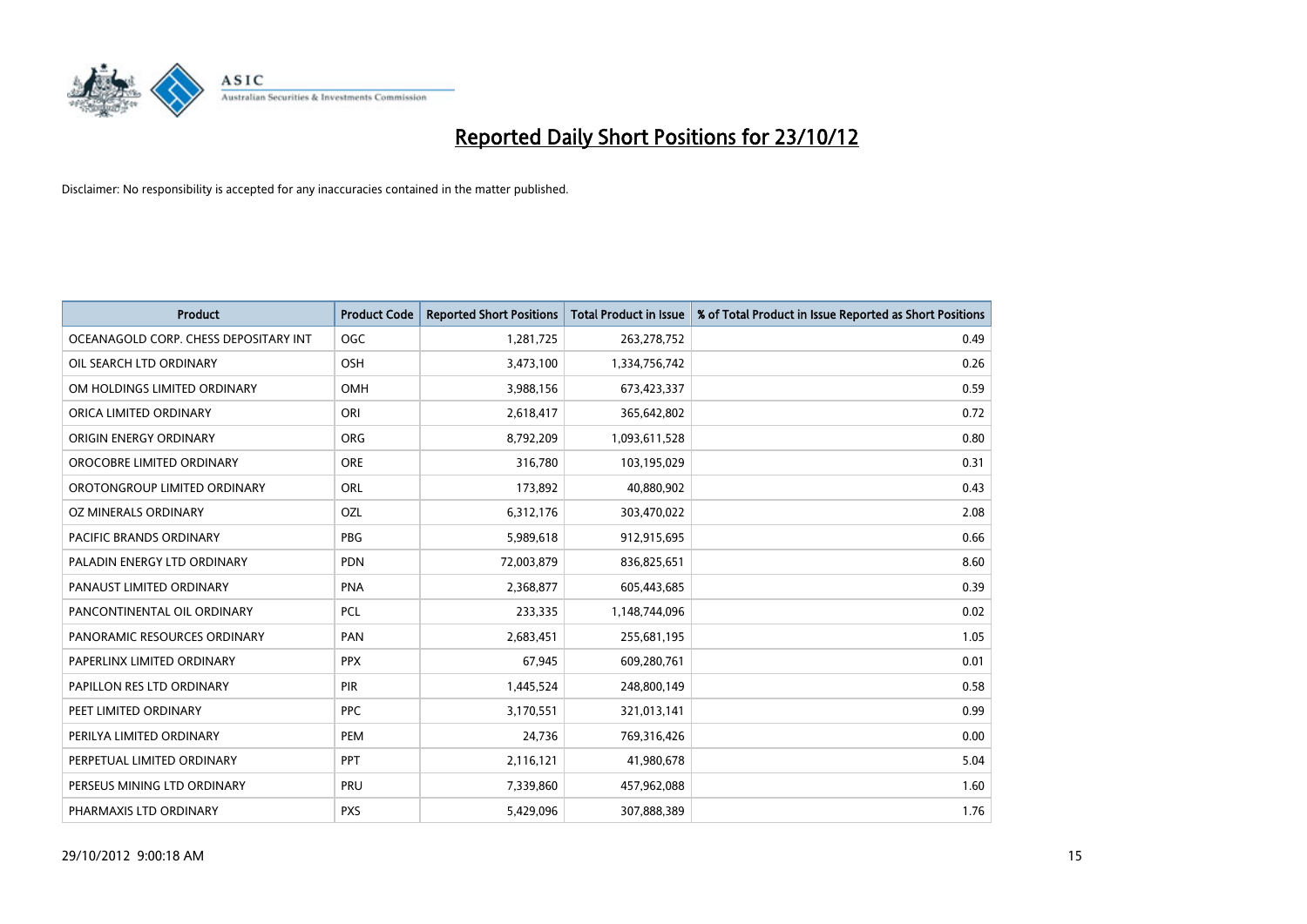

| <b>Product</b>                      | <b>Product Code</b> | <b>Reported Short Positions</b> | <b>Total Product in Issue</b> | % of Total Product in Issue Reported as Short Positions |
|-------------------------------------|---------------------|---------------------------------|-------------------------------|---------------------------------------------------------|
| PLATINUM ASSET ORDINARY             | <b>PTM</b>          | 10,957,041                      | 561,347,878                   | 1.95                                                    |
| PLATINUM AUSTRALIA ORDINARY         | <b>PLA</b>          | 836,127                         | 504,968,043                   | 0.17                                                    |
| PMI GOLD CORP CDI 1:1               | <b>PVM</b>          | 408,840                         | 75,645,355                    | 0.54                                                    |
| PMP LIMITED ORDINARY                | <b>PMP</b>          | 71,499                          | 323,781,124                   | 0.02                                                    |
| PRANA BIOTECHNOLOGY ORDINARY        | PBT                 | 89,090                          | 340,689,928                   | 0.03                                                    |
| PREMIER INVESTMENTS ORDINARY        | <b>PMV</b>          | 877,871                         | 155,260,478                   | 0.57                                                    |
| PRIMA BIOMED LTD ORDINARY           | <b>PRR</b>          | 5,665,368                       | 1,066,063,388                 | 0.53                                                    |
| PRIMARY HEALTH CARE ORDINARY        | <b>PRY</b>          | 23,422,261                      | 502,983,554                   | 4.66                                                    |
| PRIMEAG AUSTRALIA ORDINARY          | PAG                 | 73,000                          | 266,394,444                   | 0.03                                                    |
| PROGRAMMED ORDINARY                 | <b>PRG</b>          | 481,901                         | 118,177,001                   | 0.41                                                    |
| <b>QANTAS AIRWAYS ORDINARY</b>      | QAN                 | 18,719,799                      | 2,265,123,620                 | 0.83                                                    |
| <b>OBE INSURANCE GROUP ORDINARY</b> | <b>OBE</b>          | 57,391,122                      | 1,196,747,582                 | 4.80                                                    |
| OR NATIONAL LIMITED ORDINARY        | <b>ORN</b>          | 13,815,306                      | 2,426,618,941                 | 0.57                                                    |
| ORXPHARMA LTD ORDINARY              | <b>QRX</b>          | 96,662                          | 144,577,206                   | 0.07                                                    |
| <b>QUBE LOGISTICS HLDG ORDINARY</b> | <b>QUB</b>          | 12,037,648                      | 924,489,845                   | 1.30                                                    |
| RAMELIUS RESOURCES ORDINARY         | <b>RMS</b>          | 2,783,286                       | 336,256,949                   | 0.83                                                    |
| RAMSAY HEALTH CARE ORDINARY         | <b>RHC</b>          | 2,204,224                       | 202,081,252                   | 1.09                                                    |
| <b>RCR TOMLINSON ORDINARY</b>       | <b>RCR</b>          | 128,566                         | 132,406,265                   | 0.10                                                    |
| <b>REA GROUP ORDINARY</b>           | <b>REA</b>          | 18,711                          | 131,714,699                   | 0.01                                                    |
| RECKON LIMITED ORDINARY             | <b>RKN</b>          | 953,844                         | 129,488,015                   | 0.74                                                    |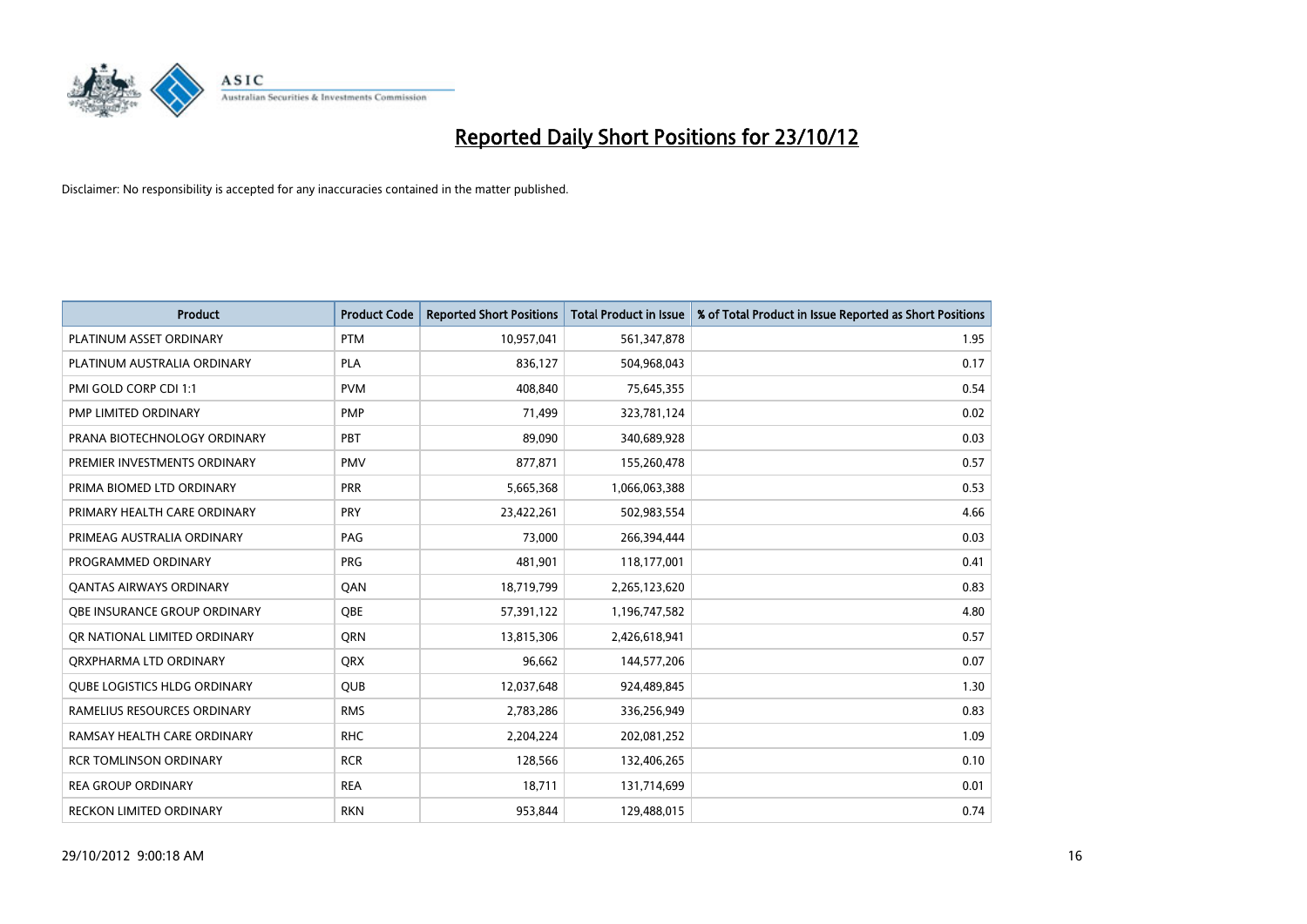

| <b>Product</b>                      | <b>Product Code</b> | <b>Reported Short Positions</b> | <b>Total Product in Issue</b> | % of Total Product in Issue Reported as Short Positions |
|-------------------------------------|---------------------|---------------------------------|-------------------------------|---------------------------------------------------------|
| <b>RED 5 LIMITED ORDINARY</b>       | <b>RED</b>          | 84,159                          | 135,488,008                   | 0.06                                                    |
| <b>RED FORK ENERGY ORDINARY</b>     | <b>RFE</b>          | 1,971,757                       | 384,951,719                   | 0.51                                                    |
| REDBANK ENERGY LTD ORDINARY         | AEJ                 | 13                              | 786,287                       | 0.00                                                    |
| REDFLEX HOLDINGS ORDINARY           | <b>RDF</b>          | 17,860                          | 110,762,310                   | 0.02                                                    |
| REECE AUSTRALIA LTD. ORDINARY       | <b>REH</b>          | 464                             | 99,600,000                    | 0.00                                                    |
| <b>REGIS RESOURCES ORDINARY</b>     | <b>RRL</b>          | 486,334                         | 455,170,840                   | 0.11                                                    |
| RENAISSANCE MINERALS ORDINARY       | <b>RNS</b>          | 173,034                         | 197,000,001                   | 0.09                                                    |
| RESMED INC CDI 10:1                 | <b>RMD</b>          | 1,629,596                       | 1,556,242,300                 | 0.10                                                    |
| <b>RESOLUTE MINING ORDINARY</b>     | <b>RSG</b>          | 2,699,462                       | 632,071,957                   | 0.43                                                    |
| <b>RESOURCE GENERATION ORDINARY</b> | <b>RES</b>          | 173                             | 262,895,652                   | 0.00                                                    |
| RETAIL FOOD GROUP ORDINARY          | <b>RFG</b>          | 174,405                         | 125,240,114                   | 0.14                                                    |
| REVERSE CORP LIMITED ORDINARY       | <b>REF</b>          | 100                             | 92,382,175                    | 0.00                                                    |
| REX MINERALS LIMITED ORDINARY       | <b>RXM</b>          | 609,049                         | 188,907,284                   | 0.32                                                    |
| <b>RHG LIMITED ORDINARY</b>         | <b>RHG</b>          | 35,085                          | 308,483,177                   | 0.01                                                    |
| <b>RIALTO ENERGY ORDINARY</b>       | <b>RIA</b>          | 41                              | 672,259,992                   | 0.00                                                    |
| RIO TINTO LIMITED ORDINARY          | <b>RIO</b>          | 15,292,230                      | 435,758,720                   | 3.51                                                    |
| ROC OIL COMPANY ORDINARY            | <b>ROC</b>          | 1,255,454                       | 683,235,552                   | 0.18                                                    |
| RURALCO HOLDINGS ORDINARY           | <b>RHL</b>          | 12,000                          | 55,019,284                    | 0.02                                                    |
| SAI GLOBAL LIMITED ORDINARY         | SAI                 | 5,207,189                       | 206,605,331                   | 2.52                                                    |
| SALMAT LIMITED ORDINARY             | <b>SLM</b>          | 1,810,085                       | 159,812,799                   | 1.13                                                    |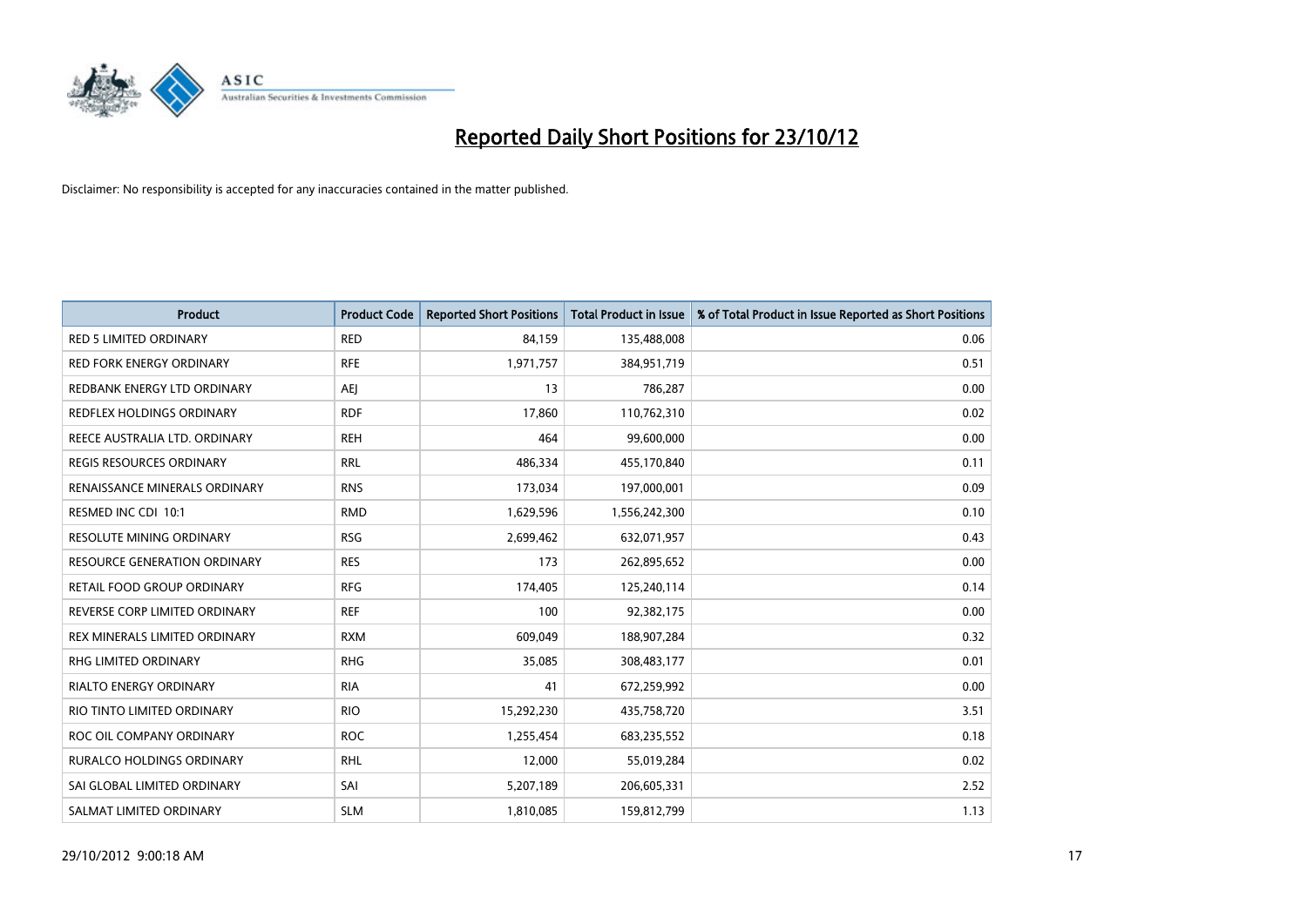

| <b>Product</b>                           | <b>Product Code</b> | <b>Reported Short Positions</b> | <b>Total Product in Issue</b> | % of Total Product in Issue Reported as Short Positions |
|------------------------------------------|---------------------|---------------------------------|-------------------------------|---------------------------------------------------------|
| SAMSON OIL & GAS LTD ORDINARY            | <b>SSN</b>          | 5,466,638                       | 1,811,250,663                 | 0.30                                                    |
| SANDFIRE RESOURCES ORDINARY              | <b>SFR</b>          | 2,728,980                       | 152,686,801                   | 1.79                                                    |
| <b>SANTOS LTD ORDINARY</b>               | <b>STO</b>          | 4,076,701                       | 958,835,609                   | 0.43                                                    |
| SARACEN MINERAL ORDINARY                 | SAR                 | 3,152,887                       | 594,815,640                   | 0.53                                                    |
| SEDGMAN LIMITED ORDINARY                 | <b>SDM</b>          | 111,817                         | 217,623,797                   | 0.05                                                    |
| SEEK LIMITED ORDINARY                    | <b>SEK</b>          | 9,470,201                       | 337,101,307                   | 2.81                                                    |
| SENEX ENERGY LIMITED ORDINARY            | SXY                 | 2,915,433                       | 1,139,734,837                 | 0.26                                                    |
| SERVICE STREAM ORDINARY                  | <b>SSM</b>          | 400                             | 283,418,867                   | 0.00                                                    |
| SEVEN GROUP HOLDINGS ORDINARY            | <b>SVW</b>          | 1,879,565                       | 307,410,281                   | 0.61                                                    |
| SEVEN WEST MEDIA LTD ORDINARY            | <b>SWM</b>          | 21,369,469                      | 999,160,872                   | 2.14                                                    |
| SIGMA PHARMACEUTICAL ORDINARY            | <b>SIP</b>          | 4,617,598                       | 1,186,303,520                 | 0.39                                                    |
| SILEX SYSTEMS ORDINARY                   | <b>SLX</b>          | 900,216                         | 170,143,997                   | 0.53                                                    |
| SILVER LAKE RESOURCE ORDINARY            | <b>SLR</b>          | 15,714,123                      | 225,493,476                   | 6.97                                                    |
| SIMS METAL MGMT LTD ORDINARY             | <b>SGM</b>          | 7,822,249                       | 204,313,417                   | 3.83                                                    |
| SINGAPORE TELECOMM. CHESS DEPOSITARY INT | SGT                 | 6,549,852                       | 140,842,714                   | 4.65                                                    |
| SIRIUS RESOURCES NL ORDINARY             | <b>SIR</b>          | 417,831                         | 185,809,586                   | 0.22                                                    |
| SIRTEX MEDICAL ORDINARY                  | <b>SRX</b>          | 108,757                         | 55,768,136                    | 0.20                                                    |
| SKILLED GROUP LTD ORDINARY               | <b>SKE</b>          | 1,531,522                       | 233,487,276                   | 0.66                                                    |
| SMS MANAGEMENT, ORDINARY                 | <b>SMX</b>          | 542,555                         | 68,900,456                    | 0.79                                                    |
| SONIC HEALTHCARE ORDINARY                | <b>SHL</b>          | 4.684.390                       | 395,565,681                   | 1.18                                                    |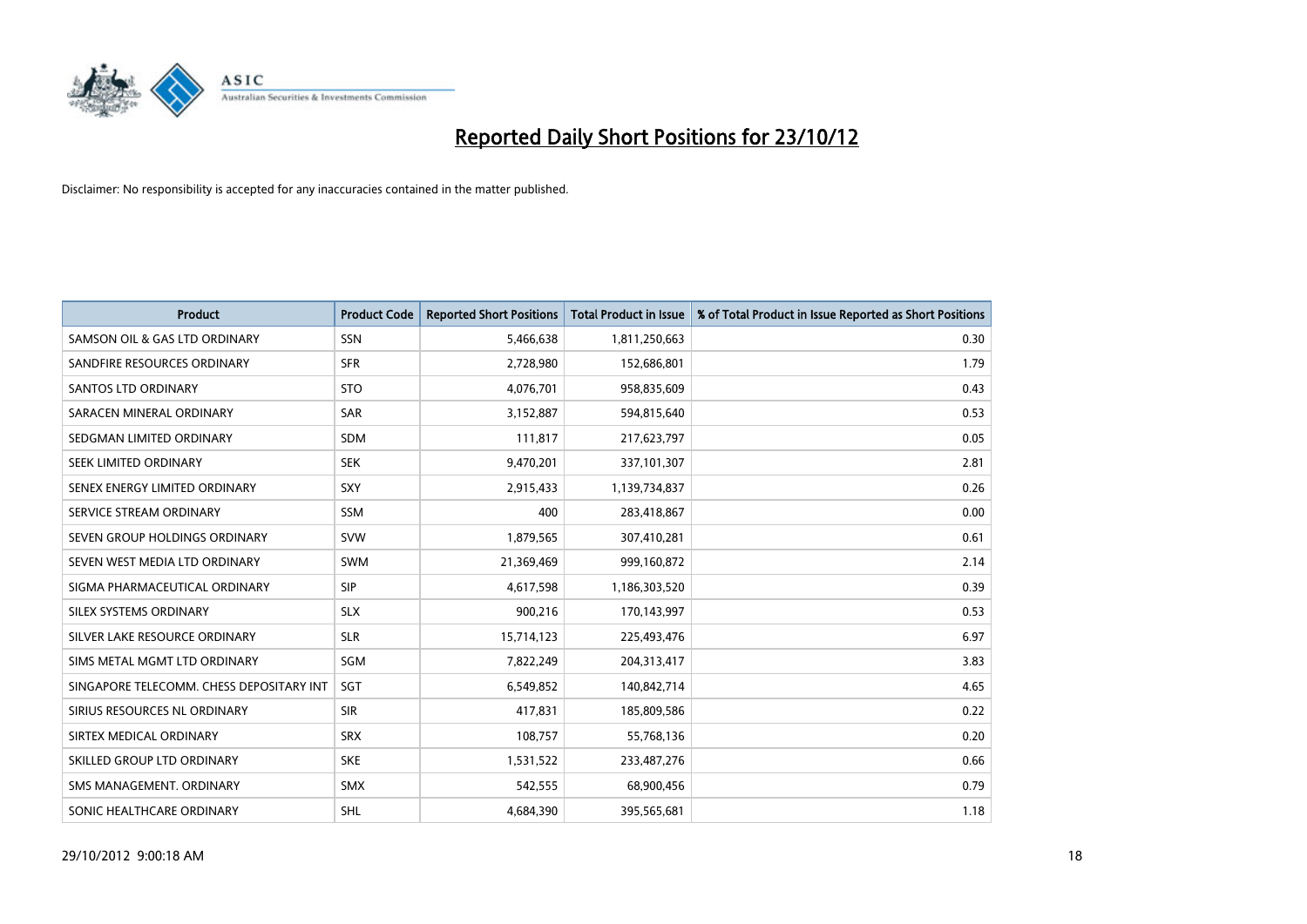

| <b>Product</b>                           | <b>Product Code</b> | <b>Reported Short Positions</b> | <b>Total Product in Issue</b> | % of Total Product in Issue Reported as Short Positions |
|------------------------------------------|---------------------|---------------------------------|-------------------------------|---------------------------------------------------------|
| SOUL PATTINSON (W.H) ORDINARY            | SOL                 | 22,113                          | 239,395,320                   | 0.01                                                    |
| SOUTH BOULDER MINES ORDINARY             | <b>STB</b>          | 134,795                         | 126,732,826                   | 0.11                                                    |
| SP AUSNET STAPLED SECURITIES             | <b>SPN</b>          | 6,382,407                       | 3,339,620,165                 | 0.19                                                    |
| SPARK INFRASTRUCTURE STAPLED NOTE & UNIT | SKI                 | 40,254,982                      | 1,326,734,264                 | 3.03                                                    |
| SPDR 200 FUND ETF UNITS                  | <b>STW</b>          | 2,592                           | 50,959,567                    | 0.01                                                    |
| SPECIALTY FASHION ORDINARY               | <b>SFH</b>          | 2,996,457                       | 192,236,121                   | 1.56                                                    |
| ST BARBARA LIMITED ORDINARY              | <b>SBM</b>          | 4,207,004                       | 488,074,077                   | 0.86                                                    |
| STANMORE COAL LTD ORDINARY               | <b>SMR</b>          | 32,870                          | 179,701,661                   | 0.02                                                    |
| STARPHARMA HOLDINGS ORDINARY             | SPL                 | 4,010,970                       | 283,640,060                   | 1.41                                                    |
| STHN CROSS MEDIA ORDINARY                | <b>SXL</b>          | 19,986,075                      | 704,858,524                   | 2.84                                                    |
| STOCKLAND UNITS/ORD STAPLED              | SGP                 | 18,362,271                      | 2,202,657,963                 | 0.83                                                    |
| STRAITS RES LTD. ORDINARY                | SRQ                 | 536,075                         | 1,164,150,159                 | 0.05                                                    |
| STW COMMUNICATIONS ORDINARY              | SGN                 | 177,109                         | 362,798,351                   | 0.05                                                    |
| SUNCORP GROUP LTD ORDINARY               | <b>SUN</b>          | 7,704,778                       | 1,286,600,980                 | 0.60                                                    |
| SUNDANCE ENERGY ORDINARY                 | <b>SEA</b>          | 55,661                          | 277,098,474                   | 0.02                                                    |
| SUNDANCE RESOURCES ORDINARY              | <b>SDL</b>          | 2,185,821                       | 3,049,577,034                 | 0.07                                                    |
| SUNLAND GROUP LTD ORDINARY               | <b>SDG</b>          | 18,391                          | 194,575,271                   | 0.01                                                    |
| SUPER RET REP LTD ORDINARY               | <b>SUL</b>          | 800,535                         | 196,382,811                   | 0.41                                                    |
| SYD AIRPORT STAPLED US PROHIBIT.         | <b>SYD</b>          | 12,262,361                      | 1,861,210,782                 | 0.66                                                    |
| SYRAH RESOURCES ORDINARY                 | <b>SYR</b>          | 100,000                         | 133,869,590                   | 0.07                                                    |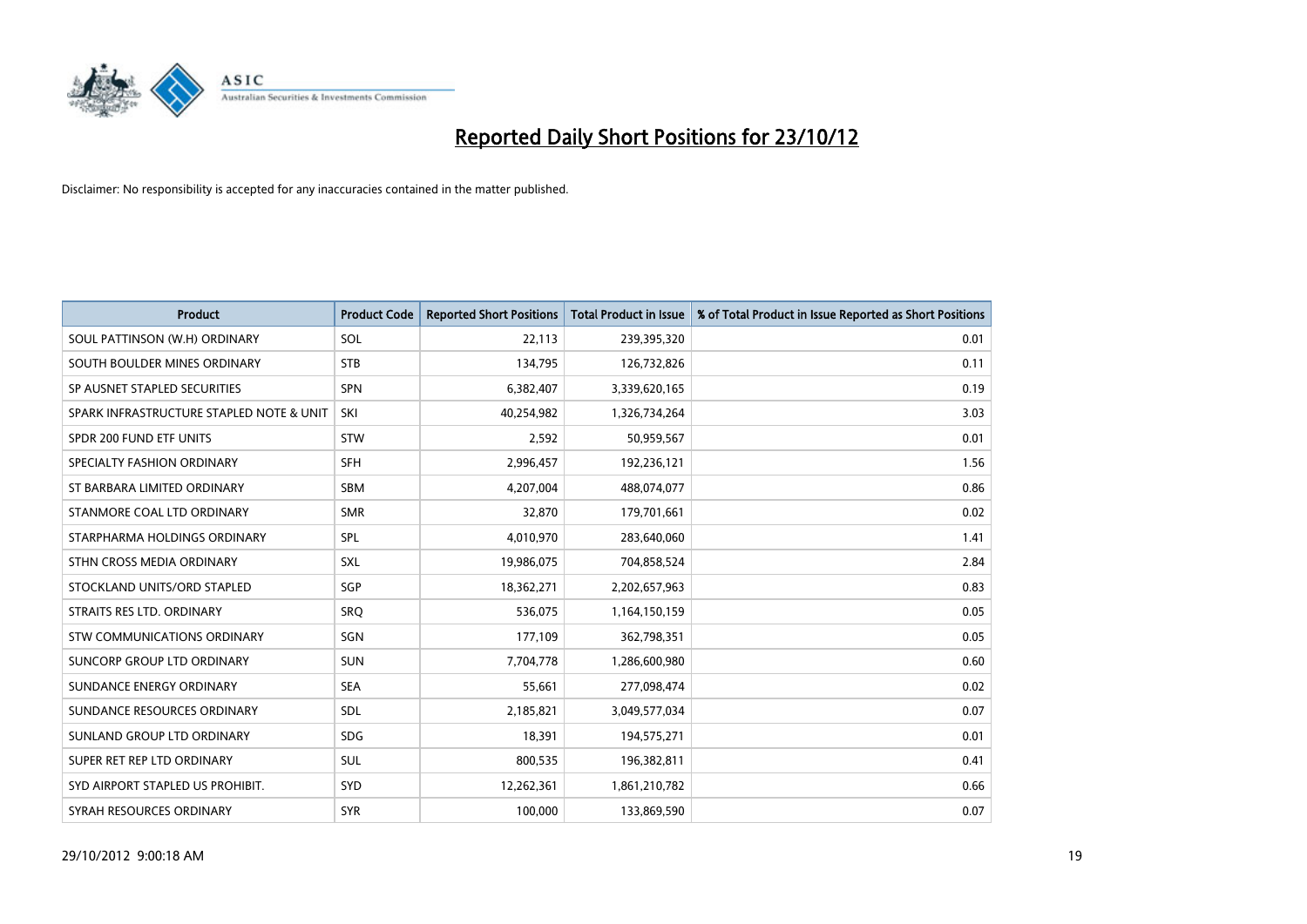

| <b>Product</b>                       | <b>Product Code</b> | <b>Reported Short Positions</b> | <b>Total Product in Issue</b> | % of Total Product in Issue Reported as Short Positions |
|--------------------------------------|---------------------|---------------------------------|-------------------------------|---------------------------------------------------------|
| <b>TABCORP HOLDINGS LTD ORDINARY</b> | <b>TAH</b>          | 14,673,354                      | 734,015,737                   | 2.00                                                    |
| TANAMI GOLD NL ORDINARY              | <b>TAM</b>          | 156,457                         | 261,132,677                   | 0.06                                                    |
| TAP OIL LIMITED ORDINARY             | <b>TAP</b>          | 919,709                         | 241,295,311                   | 0.38                                                    |
| TASSAL GROUP LIMITED ORDINARY        | <b>TGR</b>          | 72,287                          | 146,304,404                   | 0.05                                                    |
| <b>TATTS GROUP LTD ORDINARY</b>      | <b>TTS</b>          | 5,189,273                       | 1,384,791,963                 | 0.37                                                    |
| <b>TELECOM CORPORATION ORDINARY</b>  | <b>TEL</b>          | 15,034,108                      | 1,864,947,439                 | 0.81                                                    |
| TELSTRA CORPORATION, ORDINARY        | <b>TLS</b>          | 24,725,841                      | 12,443,074,357                | 0.20                                                    |
| TEN NETWORK HOLDINGS ORDINARY        | <b>TEN</b>          | 116,876,967                     | 1,437,204,873                 | 8.13                                                    |
| TERANGA GOLD CORP CDI 1:1            | <b>TGZ</b>          | 62,402                          | 162,599,120                   | 0.04                                                    |
| TEXON PETROLEUM LTD ORDINARY         | <b>TXN</b>          | 55,515                          | 245,039,848                   | 0.02                                                    |
| TFS CORPORATION LTD ORDINARY         | <b>TFC</b>          |                                 | 279,621,829                   | 0.00                                                    |
| THE REJECT SHOP ORDINARY             | <b>TRS</b>          | 2,708,733                       | 26,092,220                    | 10.38                                                   |
| THORN GROUP LIMITED ORDINARY         | <b>TGA</b>          | 201,400                         | 146,374,703                   | 0.14                                                    |
| TIGER RESOURCES ORDINARY             | <b>TGS</b>          | 748,075                         | 673,470,269                   | 0.11                                                    |
| TOLL HOLDINGS LTD ORDINARY           | <b>TOL</b>          | 23,161,695                      | 717,133,875                   | 3.23                                                    |
| TOX FREE SOLUTIONS ORDINARY          | <b>TOX</b>          | 13                              | 115,311,608                   | 0.00                                                    |
| TPG TELECOM LIMITED ORDINARY         | <b>TPM</b>          | 2,012,133                       | 793,808,141                   | 0.25                                                    |
| TRADE ME GROUP ORDINARY              | <b>TME</b>          | 158,842                         | 396,017,568                   | 0.04                                                    |
| TRANSFIELD SERVICES ORDINARY         | <b>TSE</b>          | 8,250,087                       | 512,457,716                   | 1.61                                                    |
| TRANSPACIFIC INDUST. ORDINARY        | <b>TPI</b>          | 4,885,218                       | 1,578,528,702                 | 0.31                                                    |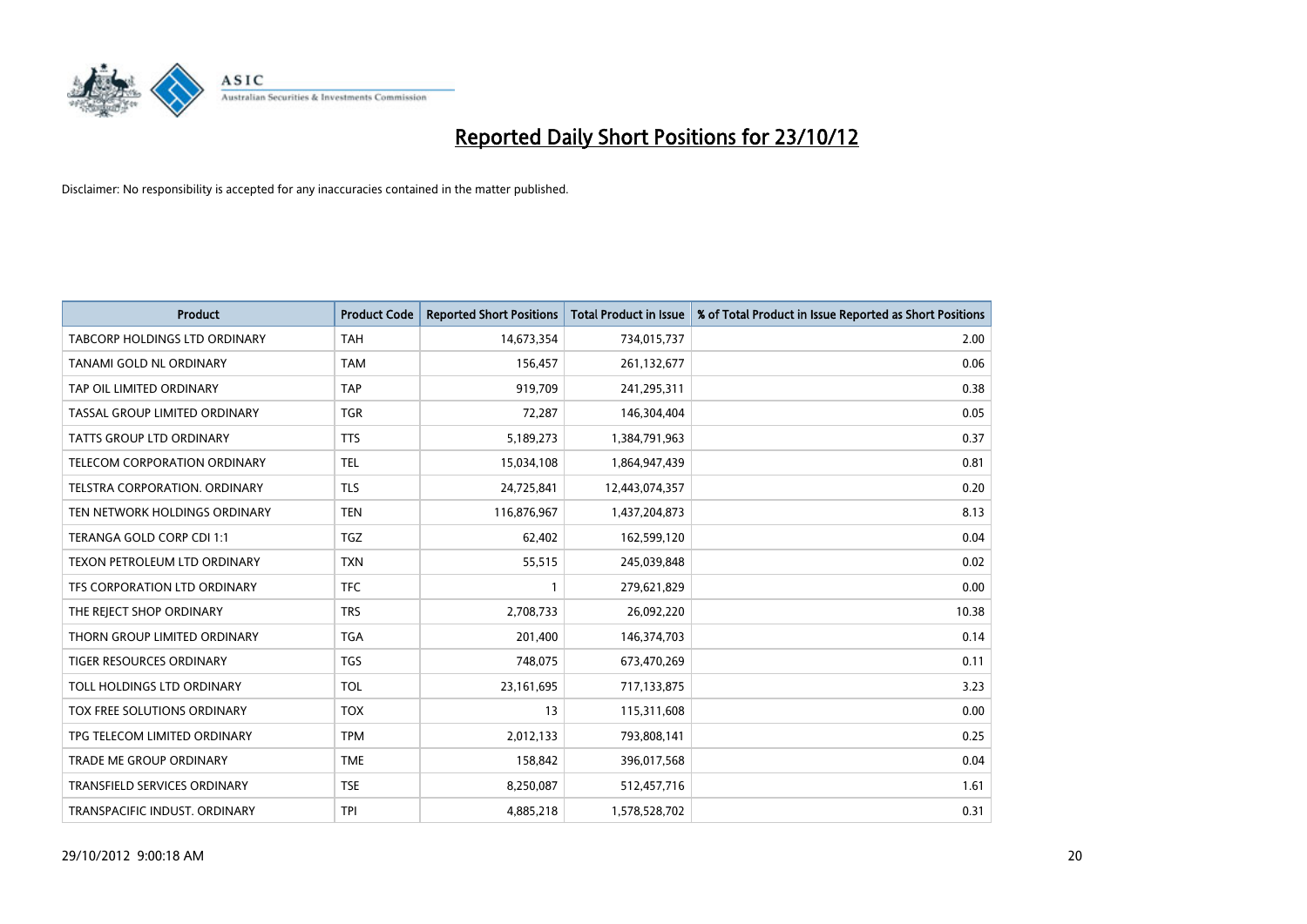

| <b>Product</b>                           | <b>Product Code</b> | <b>Reported Short Positions</b> | <b>Total Product in Issue</b> | % of Total Product in Issue Reported as Short Positions |
|------------------------------------------|---------------------|---------------------------------|-------------------------------|---------------------------------------------------------|
| TRANSURBAN GROUP TRIPLE STAPLED SEC.     | <b>TCL</b>          | 9,734,861                       | 1,461,665,097                 | 0.67                                                    |
| TREASURY WINE ESTATE ORDINARY            | <b>TWE</b>          | 11,253,213                      | 647,227,144                   | 1.74                                                    |
| TROY RESOURCES LTD ORDINARY              | <b>TRY</b>          | 103,795                         | 90,789,649                    | 0.11                                                    |
| UGL LIMITED ORDINARY                     | UGL                 | 4,339,591                       | 166,315,038                   | 2.61                                                    |
| UNILIFE CORPORATION CDI 6:1              | <b>UNS</b>          | 186,187                         | 252,403,194                   | 0.07                                                    |
| UXC LIMITED ORDINARY                     | <b>UXC</b>          | 1,041,186                       | 307,459,623                   | 0.34                                                    |
| <b>VENTURE MINERALS ORDINARY</b>         | <b>VMS</b>          | 135.674                         | 287,320,170                   | 0.05                                                    |
| <b>VIRGIN AUS HLDG LTD ORDINARY</b>      | <b>VAH</b>          | 25,987,047                      | 2,210,197,600                 | 1.18                                                    |
| VITERRA INC CDI 1:1                      | <b>VTA</b>          | 10                              | 68,629,939                    | 0.00                                                    |
| <b>VOCUS COMMS LTD ORDINARY</b>          | <b>VOC</b>          | 65,119                          | 74,776,058                    | 0.09                                                    |
| <b>WATPAC LIMITED ORDINARY</b>           | <b>WTP</b>          | 8,633                           | 184,332,526                   | 0.00                                                    |
| <b>WDS LIMITED ORDINARY</b>              | <b>WDS</b>          | 7                               | 144,740,614                   | 0.00                                                    |
| WEBIET LIMITED ORDINARY                  | <b>WEB</b>          | 311,312                         | 71,065,929                    | 0.44                                                    |
| <b>WESFARMERS LIMITED ORDINARY</b>       | <b>WES</b>          | 28,382,118                      | 1,006,585,045                 | 2.82                                                    |
| WESFARMERS LIMITED PARTIALLY PROTECTED   | <b>WESN</b>         | 1,203,873                       | 150,553,765                   | 0.80                                                    |
| <b>WESTERN AREAS NL ORDINARY</b>         | <b>WSA</b>          | 13,272,582                      | 179,735,899                   | 7.38                                                    |
| WESTERN DESERT RES. ORDINARY             | <b>WDR</b>          | 630,929                         | 321,371,029                   | 0.20                                                    |
| WESTFIELD GROUP ORD/UNIT STAPLED SEC     | <b>WDC</b>          | 5,604,895                       | 2,249,809,558                 | 0.25                                                    |
| <b>WESTFIELD RETAIL TST UNIT STAPLED</b> | <b>WRT</b>          | 24,103,909                      | 3,054,166,195                 | 0.79                                                    |
| WESTPAC BANKING CORP ORDINARY            | <b>WBC</b>          | 33,850,759                      | 3.080.952.594                 | 1.10                                                    |